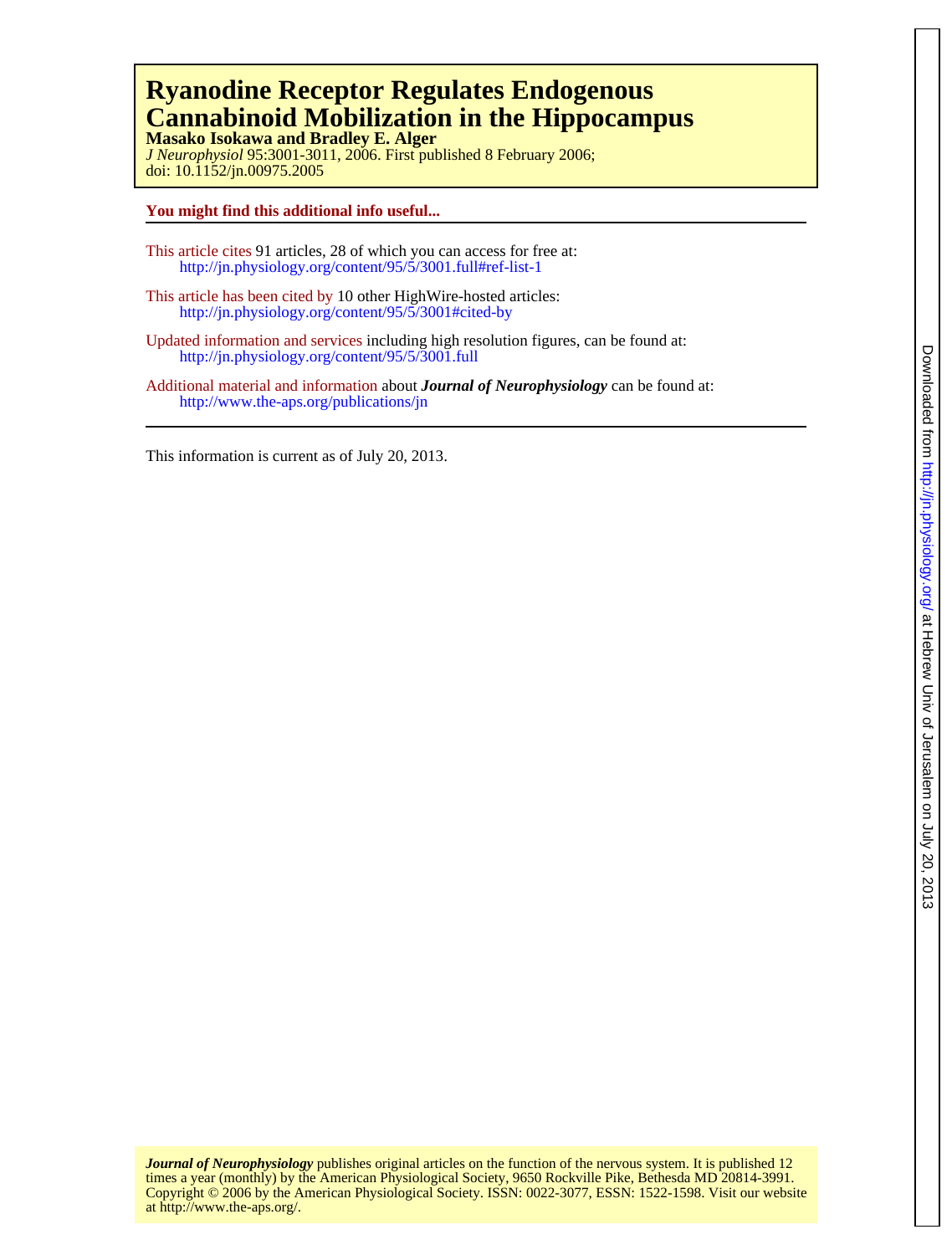# Ryanodine Receptor Regulates Endogenous Cannabinoid Mobilization in the Hippocampus

# **Masako Isokawa and Bradley E. Alger**

*Department of Physiology, University of Maryland, Baltimore, Maryland*

Submitted 21 September 2005; accepted in final form 2 February 2006

**Isokawa, Masako and Bradley E. Alger.** Ryanodine receptor regulates endogenous cannabinoid mobilization in the hippocampus. *J Neurophysiol* 95: 3001–3011, 2006. First published February 8, 2006; doi:10.1152/jn.00975.2005. Endogenous cannabinoids (eCBs) are produced and mobilized in a cytosolic calcium  $([Ca<sup>2+</sup>]<sub>i</sub>)-$  dependent manner, and they regulate excitatory and inhibitory neurotransmitter release by acting as retrograde messengers. An indirect but real-time bioassay for this process on GABAergic transmission is DSI (depolarization-induced suppression of inhibition). The magnitude of DSI correlates linearly with depolarization-induced increase of  $[Ca^{2+}]$ <sub>i</sub> that is thought to be initiated by  $Ca^{2+}$  influx through voltage-gated  $Ca^{2+}$  channels. However, the identity of  $Ca^{2+}$  sources involved in eCB mobilization in DSI remains undetermined. Here we show that, in CA1 pyramidal cells, DSI-inducing depolarizing voltage steps caused  $Ca^{2+}$ -induced  $Ca^{2+}$  release (CICR) by activating the ryanodine receptor (RyR)  $Ca^{2+}$ -release channel. CICR was reduced, and the remaining increase in  $\lbrack Ca^{2+}\rbrack$  was less effective in generating DSI, when the RyR antagonists, ryanodine or ruthenium red, were applied intracellularly, or the  $Ca^{2+}$  stores were depleted by the  $Ca^{2+}-ATP$ ase inhibitors, cyclopiazonic acid or thapsigargin. The CICR-dependent effects were most prominent in cultured or immature acute slices, but were also detectable in slices from adult tissue. Thus we suggest that voltage-gated Ca<sup>2+</sup> entry raises local  $[Ca^{2+}]$ <sub>i</sub> sufficiently to activate nearby RyRs and that the resulting CICR plays a critical role in initiating eCB mobilization. RyR may be a key molecule for the depolarization-induced production of eCBs that inhibit GABA release in the hippocampus.

#### INTRODUCTION

Brain cannabinoid receptors (CB1Rs) modulate synaptic transmission by altering the probability of neurotransmitter release (e.g., Hajos et al. 2000; Hoffman and Lupica 2000; Katona et al. 1999; Sullivan 1999; Takahashi and Linden 2000; see Howlett et al. 2004 for review). Natural ligands for CB1R are endogenous cannabinoids (eCBs). They are synthesized from the  $Ca^{2+}$ -dependent cleavage of phospholipid precursors in neurons as a result of depolarization- or neurotransmitterinduced increase of cytosolic  $Ca^{2+}$  or the activation of Gprotein– coupled receptors (Di Marzo et al. 1994; Giuffrida et al. 1999; Jung et al. 2005; Piomelli 2003; Stella et al. 1997). Depolarization-induced suppression of inhibition (DSI; Llano et al. 1991; Pitler and Alger 1992) is an activity-dependent eCB response that modulates the release of  $\gamma$ -aminobutyric acid (GABA) from interneuron terminals that express CB1R (Diana et al. 2002; Kreitzer and Regehr 2001; Ohno-Shosaku et al. 2001; Trettel and Levine 2003; Wilson and Nicoll 2001; reviews by Alger 2002; Freund et al. 2003). Although the

physiological significance of DSI has been questioned (Hampson et al. 2003), recent work stresses the importance of specific patterns of action potentials in regulating eCB release (Zhuang et al. 2005), suggesting that DSI may have a physiological role under the right circumstances. eCBs facilitate the induction of long-term potentiation (LTP) (Carlson et al. 2002) and metabotropic glutamate receptor (mGluR)–induced short-term plasticity (Rouach and Nicoll 2003). They also induce glutamatergic (Gerdeman et al. 2002; Robbe et al. 2002), GABAergic (Chevaleyre and Castillo 2003), and spike-timing– dependent (Sjostrom et al. 2003) long-term depression (LTD). The numerous roles of eCBs on synaptic signaling make understanding their synthesis and release a matter of great importance. Electrophysiological approaches have provided considerable insight into eCB mechanisms and yet, because eCB synthesis and release are not directly measured in physiological experiments, we use the more general term "mobilization" to refer to the underlying but indirectly detected synthesis and release of eCBs.

DSI is initiated by activation of voltage-gated calcium channels (VGCCs) (Lenz and Alger 1999; Llano et al. 1991; Pitler and Alger 1992). Although previous work suggested that  $Ca^{2+}$ influx through N-type  $Ca^{2+}$  channels was primarily responsible for DSI (Lenz et al. 1998), this could not be unambiguously demonstrated (Hoffman and Lupica 2000; Wilson et al. 2001; Yamasaki et al. 2006). Photolysis-induced release of caged  $Ca^{2+}$  within the CA1 pyramidal cell also mobilizes eCBs, without activation of VGCCs (Wang and Zucker 2001; Wilson and Nicoll 2001), and DSI is sensitive to the chelation of cytosolic  $Ca^{2+}$  ([ $Ca^{2+}$ ]<sub>i</sub>) (Lenz and Alger 1999; Pitler and Alger 1992). These observations suggest the possible existence of another source of  $Ca^{2+}$ , for example, a  $Ca^{2+}$  release from internal stores, that might be able to initiate hippocampal DSI. However, this possibility has not been thoroughly investigated. The objective of the present work is to test the hypothesis that intracellular  $Ca^{2+}$  channels that are activated by the increase in  $[Ca^{2+}]$ <sub>i</sub> are involved in this phenomenon.

The two major cytoplasmic  $Ca^{2+}$ -sequestering organelles are mitochondria and endoplasmic reticulum (ER). Release of  $Ca^{2+}$  from ER is thought to be mediated by two classes of  $Ca^{2+}$ -permeant channels: the ryanodine receptor (RyR) and the inositol 1,4,5-trisphosphate receptor  $(\text{IP}_3\text{R})$ . In the present study, we focus on the RyR-mediated  $Ca^{2+}$  release from ER in the CA1 pyramidal cells because *1*) the hippocampus expresses high concentrations of all RyR isoforms (Sharp et al. 1993); *2*) the  $[Ca^{2+}]$ <sub>i</sub> that generates half-maximal DSI is 3.5–4  $\mu$ M in

Address for reprint requests and other correspondence: M. Isokawa, Department of Biological Sciences, The University of Texas at Brownsville, 80 Fort Brown, Brownsville, TX 78520 (E-mail: Masako.Isokawa@utb.edu).

The costs of publication of this article were defrayed in part by the payment of page charges. The article must therefore be hereby marked "*advertisement*" in accordance with 18 U.S.C. Section 1734 solely to indicate this fact.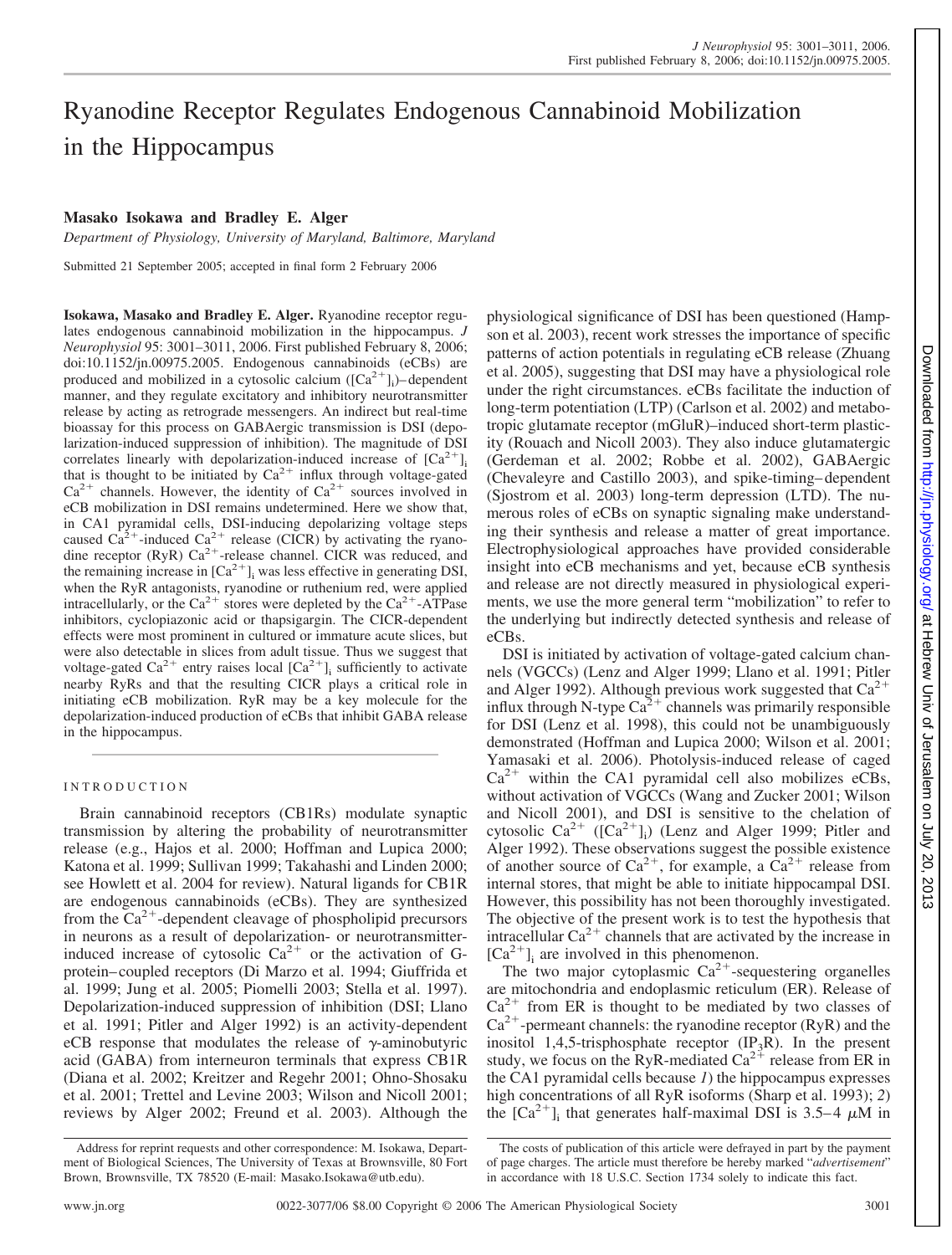CA1 pyramidal neurons (Wang and Zucker 2001), which far exceeds the optimal activation of the IP<sub>3</sub>R and may even inhibit some  $IP_3R$  isoforms from binding to their ligands (Worley et al. 1987); *3*) the activation of the mGluRs and muscarinic acetylcholine receptors (mAChRs), both of which can stimulate  $Ca^{2+}$  release from IP<sub>3</sub>-sensitive stores and enhance DSI without detectable elevation of  $[Ca^{2+}]_i$  (Hashimotodani 2005; Kim et al. 2002; Maejima et al. 2001, 2005); and, finally, *4*) RyRs are involved in eCB-mediated responses in ventral striatum (Robbe et al. 2002), prefrontal cortex (Melis et al. 2004), dentate gyrus (Isokawa and Alger 2005), and cultured autaptic hippocampal neurons (Straiker and MacKie 2005).

We now report that *1*) DSI is associated with an increase in  $[Ca^{2+}]$ <sub>i</sub> that comprises ryanodine-sensitive and -insensitive components, *2*) the magnitudes of DSI and the ryanodinesensitive  $[Ca^{2+}]$ <sub>i</sub> signals are linearly correlated, 3) the ryanodine-insensitive  $[Ca^{2+}]$ <sub>i</sub> signal was much less able to generate DSI, and 4) ER  $Ca^{2+}$ -pump inhibitors block the caffeineinduced  $[Ca^{2+}]$ ; increase and attenuate DSI. These experiments were mainly done in hippocampal slice cultures because they are thin and flat and thus optimal for optical imaging techniques. We have observed similar effects in acute hippocampal slices from immature and adult rats, although they are less marked in adult rats. Based on these findings, we suggest that voltage-gated Ca<sup>2+</sup> entry raises local  $[Ca<sup>2+</sup>]$ <sub>i</sub> sufficiently to activate nearby RyRs, and that the resulting CICR plays a critical role in initiating eCB mobilization, particularly in younger animals.

#### METHODS

#### *Hippocampal slice culture*

Six-day-old Sprague–Dawley pups were anesthetized by halothane and decapitated. All procedures involving animals were approved by the University of Maryland Institutional Animal Care and Use Committee. Brains were removed and both hippocampi were dissected free. Slices were cut perpendicular to the septotemporal axis, 400  $\mu$ m thick, and placed in 12-mm Millicell inserts (Coster) according to the method of Stoppini et al. (1991). The slices were bathed with medium that consisted of: 50% Eagle's basal medium, 20% Hank's balanced salt solution, 20% horse serum, and 100 U/ml penicillin–streptomycin (all from GIBCO BRL), and incubated in  $5\%$  CO<sub>2</sub> in air at  $35^{\circ}$ C. For experiments, slices were transferred to a recording chamber and perfused with artificial cerebrospinal fluid (ACSF) consisting of (in mM): 124 NaCl, 3 KCl, 1.24 Na<sub>2</sub>HPO<sub>4</sub>, 2 MgSO<sub>4</sub>, 2 CaCl<sub>2</sub>, 26 NaHCO<sub>3</sub>, and 10 glucose (all from Sigma), bubbled with 95% O<sub>2</sub>-5% CO<sub>2</sub>. Recording was done at room temperature.

#### *Acute slice preparations from adult and immature rat hippocampus*

Sprague–Dawley pups  $(7-21 \text{ days})$  and adult rats  $(4-6 \text{ wk})$  were deeply anesthetized with halothane and decapitated. Brains were quickly removed and immersed in ice-cold ACSF (composition above). The hemispheres were separated, trimmed at the septal level, and mounted on the Vibrotome stage (Technical Products International) with the rostral end down. Slices were cut  $300 \mu m$  thick and incubated in the oxygenated ACSF at  $35^{\circ}$ C for  $\geq 1$  h before experiments were conducted.

#### *Whole cell recording and stimulation*

CA1 pyramidal cells were visually identified and voltage clamped at -70 mV in the whole cell configuration (Axopatch 200A, Axon

Instruments). Patch pipettes were filled with (in mM): 100 Cs methanesulfonate, 50 CsCl, 10 Hepes, 4 MgATP, 0.1 EGTA, and 5 QX-314 (all from Sigma), and had resistances of  $3-5$  M $\Omega$  in the bath. A field-stimulating electrode (concentric stainless steel,  $100 \mu m$  in diameter) was placed on the *s. radiatum* or *s. oriens* to evoke inhibitory postsynaptic currents (IPSCs) (S8800, Grass). Extracellular ACSF contained 10  $\mu$ M 2,3-dioxo-6-nitro-1,2,3,4-tetrahydrobenzo-[f]quinoxaline-7-sulfonamide (NBQX) and 100  $\mu$ M DL-aminophosphonovaleric acid (DL-APV) (Tocris Cookson) to block ionotropic glutamatergic excitatory postsynaptic currents (EPSCs), allowing extracellular stimulation to evoke monosynaptic IPSCs (eIPSCs). Caffeine (20 mM, Sigma, osmolarity adjusted to equal that of the external ACSF) was pressure applied locally to the pyramidal cell soma through a glass pipette  $(2 \mu m)$  in diameter,  $10-15$  psi for 1.5 s) (Picospritzer, General Valve). Cyclopiazonic acid (CPA, 30  $\mu$ M at a final concentration of 0.026% dimethylsulfoxide [DMSO] from 100 mM DMSO stock), thapsigargin (TG,  $2 \mu$ M in ACSF), and ryanodine  $(10-40 \mu M)$  at a final concentration of  $0.01-0.02\%$  DMSO from 100 mM DMSO stock) were bath applied. In some experiments, ryanodine (100  $\mu$ M) and ruthenium red (20–40  $\mu$ M) were included in the recording pipette.

#### *Assessment of DSI*

eIPSCs were elicited every 3 s. DSI was induced by applying depolarizing voltage steps through the recording pipette from  $-70$  to 0 mV for variable durations (0.1 to 3 s, as indicated). A voltage step was given every 3–5 min. The magnitude of DSI (% DSI) was determined as follows

%  $DSI = \frac{-(\text{mean amplitude of 3 eIPSCs after the voltage step)}}{N(1 - \text{Area H})}$ mean amplitude of 5 eIPSCs before the voltage step mean amplitude of 5 eIPSCs before DSI step  $\times$  100

#### *Calcium imaging*

As noted in the text, different recording situations called for the use of different  $Ca^{2+}$  indicators. The  $Ca^{2+}$  indicator dyes, fura-2 (100)  $\mu$ M,  $K_d$ : 140 nM), fluo-3 (100  $\mu$ M,  $K_d$ : 325 nM), or fura-FF (250–500  $\mu$ M,  $K_d$ : 5.5  $\mu$ M), all in cell-impermeant form (Molecular Probes), were dissolved in the intrapipette solution. A mercury arc lamp (100 W) and a filter wheel (Lambda 10-2, Sutter Instruments) were used to excite the indicators. Fluorescence signals were collected with a cooled CCD camera (Pixel-37, Photometrics) at a rate of 5–10 frames/s. Ten frames were acquired before a given depolarizing voltage step, and  $150-250$  frames were acquired after the step. Changes in the fluorescence intensity were calculated as  $\Delta F/F$  or the ratio of responses produced by light flashes having wavelengths of 380 and 360 nm (the 380/360 ratio) within regions of interest for volume-averaged signals (Metafluor, Universal Imaging). Background subtraction was done by collecting the fluorescence in a region away from the neuron studied.

Ratiometric measurements were calibrated according to Grynkiewicz et al. (1985) to estimate  $[Ca^{2+}]$ <sub>i</sub> using a  $K_d$  of 131 nM for fura-2 and 5.5  $\mu$ M for fura-FF. We measured  $R_{\text{min}}$  and  $R_{\text{max}}$  in situ. For the calibrations, a CA1 pyramidal cell was whole cell patch clamped with a pipette that contained 2 mM BAPTA and fura-2 or fura-FF in the recording pipette solution. Five pairs of 380/360 measurements were taken 5 and 10 min after the break-in. Extracellular ACSF was then switched to a nominally  $Ca^{2+}$ -free ACSF. The replacement of the extracellular ACSF was checked by the disappearance of eIPSCs (evoked every 3 s). When eIPSCs became undetectable, which occurred in 15–20 min, an additional five pairs of 380/360 measurements were taken. These last pairs were averaged and used to calculate  $R_{\text{min}}$ . Subsequently, 20 mM CaCl plus 100  $\mu$ M ionomycin were pressure ejected for 120 s from a micropipette  $(2 \mu m \text{ diam})$ , placed close to the soma. Measurements of fluorescence at 380 and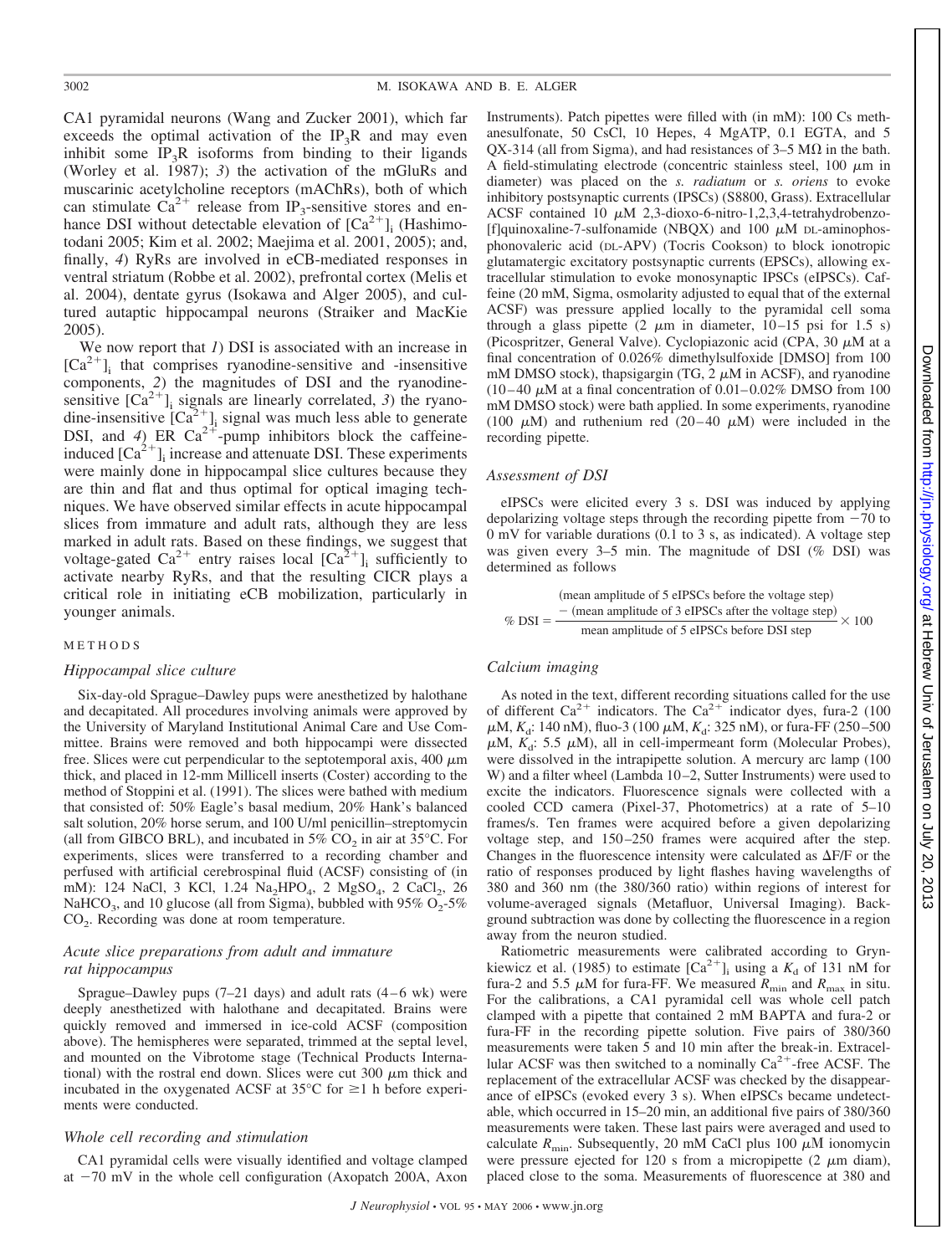360 nm were made continuously during the entire ejection period. The  $380/360$  ratio decreased to  $10-16\%$  of the original values within 30 s and remained at that value until the end of the ejection.  $R_{\text{max}}$  was calculated from the lowest ratio value observed. The ratio recovered to 42–50% of the original within 25–30 s after the ejection ended, showing that the decrease was attributable to the rapid perfusion of cell interior with a high  $[Ca^{2+}]_i$ , rather than loss of the recording. We calculated  $\beta$  with 360 nm, which was 1.002 with fura-2 and 1.081 with fura-FF in slice culture, and 0.8992 with fura-FF in acutely prepared adult slices. In situ calibration was done in three cells with fura-2 and in six cells with fura-FF in a given type of slice preparation.

#### RESULTS

## *Depolarization induced CICR in CA1 pyramidal cells*

Caffeine can release  $Ca^{2+}$  from intracellular stores in CA1 pyramidal cells in acute hippocampal slices (Garaschuk et al. 1997). Whether these stores are functional in cells of cultured hippocampus and whether they are activated during depolarization that produces DSI have not been studied. In cultured hippocampal slices (Fig. 1A), we used a puffer pipette  $(2 \mu m)$ in diameter) to apply brief pressure pulses of caffeine locally to voltage-clamped CA1 pyramidal cell somata. Unless otherwise noted the pressure pulses used to eject caffeine were always 1.5 s long and the holding potential for all experiments was  $-70$  mV. Caffeine elicited an elevation of  $[Ca<sup>2+</sup>]$ <sub>i</sub> (Fig. 1*B*), and subsequent bath application of ryanodine (20  $\mu$ M for 25 min) reduced the amplitude of caffeine-induced  $Ca<sup>2+</sup>$  signals. We tested a variety of  $Ca^{2+}$  indicators to be certain that the results were not dependent on the nature of the dye and observed qualitatively the same results with all of them (Ca green-1N,  $n = 8$ ; Ca green-5N,  $n = 8$ ; fluo-4FF,  $n = 9$ ; and fura-2,  $n = 59$ ). We did note that caffeine interferes optically with fura-FF (cf. Muschol et al. 1999) and thus used fura-2 in experiments with caffeine.

We next tested whether RyR-mediated  $Ca^{2+}$  release occurred during DSI-inducing depolarizing voltage steps lasting from 0.25 to 3 s to 0 mV.  $[Ca^{2+}]$ ; signals peaked at the end of the depolarizations and were higher with longer step durations. Within the center of the cytosol, including the nucleus, the  $Ca<sup>2+</sup>$  signal relaxed slowly and clearly outlasted the duration of the depolarization (Fig. 1*C*, *left two columns*), whereas the  $[Ca^{2+}]$ ; increase near the edge of the cell (the "shell  $Ca^{2+}$ ") relaxed promptly and was temporally more closely linked to the duration of depolarization per se (Fig. 1*C*, *right two columns*). The appearance of higher nuclear fluorescence could be partially attributable to a difference in the binding ratios of the  $Ca^{2+}$  indicator in the cytoplasm and the nucleoplasm (Perez-Terzic et al. 1997; Power and Sah 2002), and thus may not necessarily indicate a greater increase in the nucleus. Bath-applied ryanodine reduced the depolarization-induced  $Ca<sup>2+</sup>$  signals in both the cell center and the shell. The presence of ryanodine-sensitive  $Ca^{2+}$  signals in the shell suggests that RyR-mediated  $Ca^{2+}$  release occurs near the plasma membrane.

Because ryanodine could not be washed out of the slices within the time course of our experiments, we performed several kinds of controls to ensure that the decline in peak  $Ca<sup>2+</sup>$  signals seen with bath-applied ryanodine were mediated by RyR. In the absence of ryanodine, the peak  $Ca^{2+}$  signals from both the center and the shell remained essentially constant, with the average difference, at the end of 90 min, being a decrease of 4.03% from control values ( $t = 1.03$ ,  $P = 0.671$ ). As noted above, the ryanodine-sensitive  $Ca^{2+}$  signals were observed with several different  $Ca^{2+}$  indicators including fura-2 and fura-FF (see Figs. 2 and 5). In contrast to a previous report (Alonso et al. 2003), we did not see obvious antagonism of CICR by fura-2. We also monitored basal  $[Ca^{2+}]$ ; levels with fura-2 and found that the average basal  $[Ca^{2+}]$ <sub>i</sub> was reduced from 64.5  $\pm$  1.67 nM in control to 50.5  $\pm$  4.27 nM in



*J Neurophysiol* • VOL 95 • MAY 2006 • www.jn.org

FIG. 1. Cytosolic  $Ca^{2+} ([Ca^{2+}]_i)$  signals elicited by local application of caffeine or to direct depolarization in CA1 pyramidal cells in hippocampal slice culture. *A*: examples of hippocampal slice cultures at 3 and 21 days in vitro (DIV) (typically cultures 9 –24 DIV were used), and a CA1 pyramidal cell filled with Lucifer yellow  $(23 \text{ DIV}, \text{ cal: } 35 \mu \text{m})$ . *B*: caffeine-induced  $Ca^{2+}$  responses line scanned and averaged to show the relative increases in control and 20  $\mu$ M ryanodine (calcium green-1N, cal: 20  $\mu$ m). *C*:  $[Ca^{2+}]$ ; signals evoked by direct depolarizations (lasting from 250 ms to 3 s, given at red triangles) of the cell were line scanned along the cell center (C) and the shell (S) in control and ryanodine (20  $\mu$ M) (cal: 15  $\mu$ m). Magnified scales in the 2 *right columns* reveal the ryanodine-sensitive component in the shell. Signals determined along the line were integrated and used as a region of interest (ROI) to calculate  $\Delta$ F/F (graph).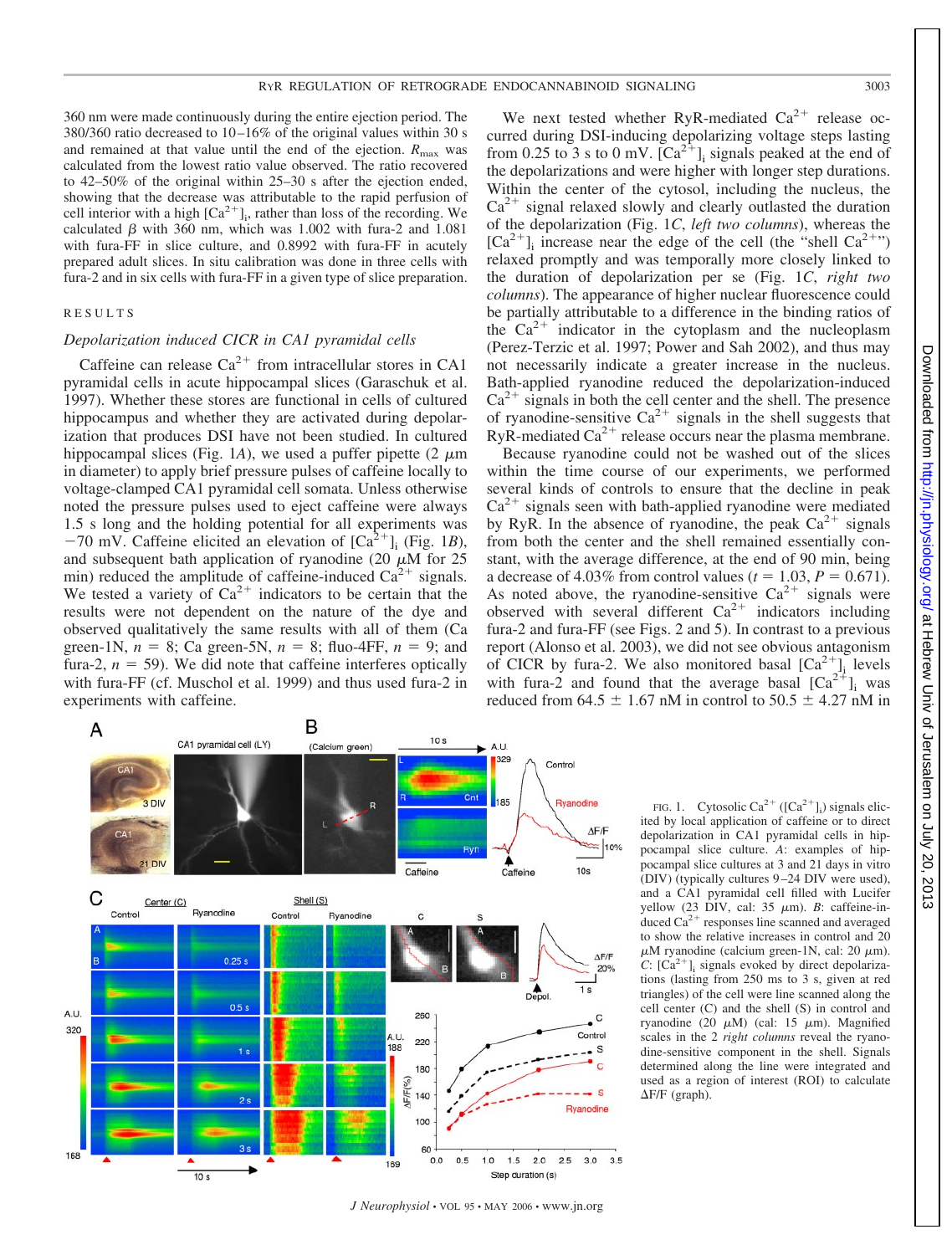



ryanodine  $(n = 32, t = 10.88, P < 0.001)$ , which suggested that RyR-sensitive stores probably contributed to basal  $[Ca^{2+}]$ . This decrease in basal  $[Ca^{2+}]$  by ryanodine also argues that the ryanodine-induced reduction in the peak  $Ca^{2+}$ signals observed with the nonratiometric dye, fluo-3, was not attributable to an increase of basal  $[Ca^{2+}]_i$ . Because ryanodine affected the  $Ca^{2+}$  signals from the cell center and shell in a similar way, in subsequent experiments, except as noted, we measured volume-averaged  $Ca^{2+}$  signals in the cell center.

## *Induction of DSI depends on the ryanodine-sensitive*  $[Ca^{2+}]_i$

Induction of half-maximal DSI reportedly requires a  $[Ca^{2+}]_i$ increase of  $3.5-15 \mu M$  in CA1 cells (Wang and Zucker 2001) and cerebellar Purkinje cells (Brenowitz and Regehr 2003). To avoid potential saturation of high-affinity indicators by these levels of  $[Ca^{2+}]_i$ , we used a low-affinity ratiometric dye, fura-FF ( $K_d$ : 5.5  $\mu$ M; Molecular Probes) for the next experiments. The volume-averaged somal  $[Ca^{2+}]$ <sub>i</sub> increased by several micromolar in response to DSI-inducing voltage steps in cultured hippocampus (Fig. 2*A*). In control conditions, the  $[Ca^{2+}]_i$ -DSI relationship was linear over the range of the voltage steps used  $(r^2 = 0.373)$ .

To restrict the site of action of ryanodine, we applied it intracellularly (100  $\mu$ M in the pipette) and examined its effect on depolarization-induced  $[Ca^{2+}]$  signals and DSI. Although ryanodine is membrane permeant, intrapipette application cre-

FIG. 2. Ryanodine depressed peak  $Ca^{2+}$  responses and altered the relationship between depolarization-induced suppression of inhibition (DSI) and  $[Ca^{2+}]_i$ . *A*: depolarization-induced increase in  $[Ca^{2+}]$ ; (*left plot*, fura-FF) and DSI (*middle traces*) were measured in a control cell (black) and in a cell in which ryanodine had been intracellularly applied (red). Depolarizing voltage steps of 250 ms and 1 s were given to each cell at arrows.  $Ca<sup>2+</sup>$  signals and DSI were recorded simultaneously. *Right graph*: group data for the  $[Ca^{2+}]_i$ -DSI relationship in control  $(n = 7)$ , black) and ryanodine  $(n = 6)$ , red). Each cell has a different symbol. *B*: cellular distribution of ryanodine-sensitive  $Ca^{2+}$  signals, measured with a highaffinity indicator, fluo-3, from 5 ROIs (each ROI indicated by a colored square on the image of the cell) before and after bath application of ryanodine  $(20 \mu M)$  (cal: 30  $\mu$ m) in response to 250-ms and 2-s depolarizing steps. In all 5 ROIs, a 2-s voltage step in ryanodine caused a larger peak  $[Ca^{2+}]$ <sub>i</sub> than did a 250-ms step in control. However, the magnitude of DSI was greater with the 250-ms step in control than with the 2-s step in ryanodine (bar graph). *C*: time-dependent changes in the magnitude of DSI caused by intracellular or bath application of ryanodine. *D*: time-dependent changes in evoked inhibitory postsynaptic currents (eIPSCs) in control, with ryanodine in the pipette, and with ryanodine in the bath.

ates a localized high concentration of ryanodine in the recorded cell, while minimizing its effect on other cells. The effects of intracellularly applied ryanodine cannot be reversed and thus we tested for DSI within 5 min of the establishment of the whole cell configuration, selecting only cells that showed DSI for the experiments. Both the peak  $[Ca^{2+}]$ ; signals and DSI decreased with time as ryanodine diffused from the pipette. With internal ryanodine, the identical durations (0.25–3 s) of depolarization increased  $[Ca^{2+}]_i$  by 0.2 to 4.2  $\mu$ M, i.e., only  $3/8$  of the  $[Ca^{2+}]$ <sub>i</sub> increase that was observed in control cells (graph in Fig. 2*A*). Moreover, a given  $[Ca^{2+}]$ <sub>i</sub> increase caused less DSI in ryanodine-treated cells than in control cells. Indeed, a 3- $\mu$ M increase of  $[Ca^{2+}]_i$  in the presence of ryanodine induced less DSI than a  $1-\mu M$  increase of  $[Ca^{2+1}]_i$  in the absence of ryanodine. Again, ryanodine had the same effects on  $[Ca^{2+}]$  and DSI regardless of the type of  $Ca^{2+}$  indicator, or even in the absence of any indicator. The data show that CICR is particularly effective in initiating DSI.

If the DSI  $Ca^{2+}$  sensors are closely associated with intracellular  $Ca^{2+}$  stores, then the  $[Ca^{2+}]_i$  signals necessary for DSI could be highly spatially restricted. Although we observed ryanodine-sensitive  $[Ca^{2+}]$ <sub>i</sub> signals throughout the soma (Fig. 1), localized ryanodine-sensitive  $[Ca^{2+}]$ <sub>i</sub> signals might be induced by the DSI stimulation protocol. DSI predominantly affects GABAergic synapses that terminate on the cell somata and probably originate from basket cells (Martin et al. 2001; Wilson et al. 2001). Dendritic IPSPs are also weakly affected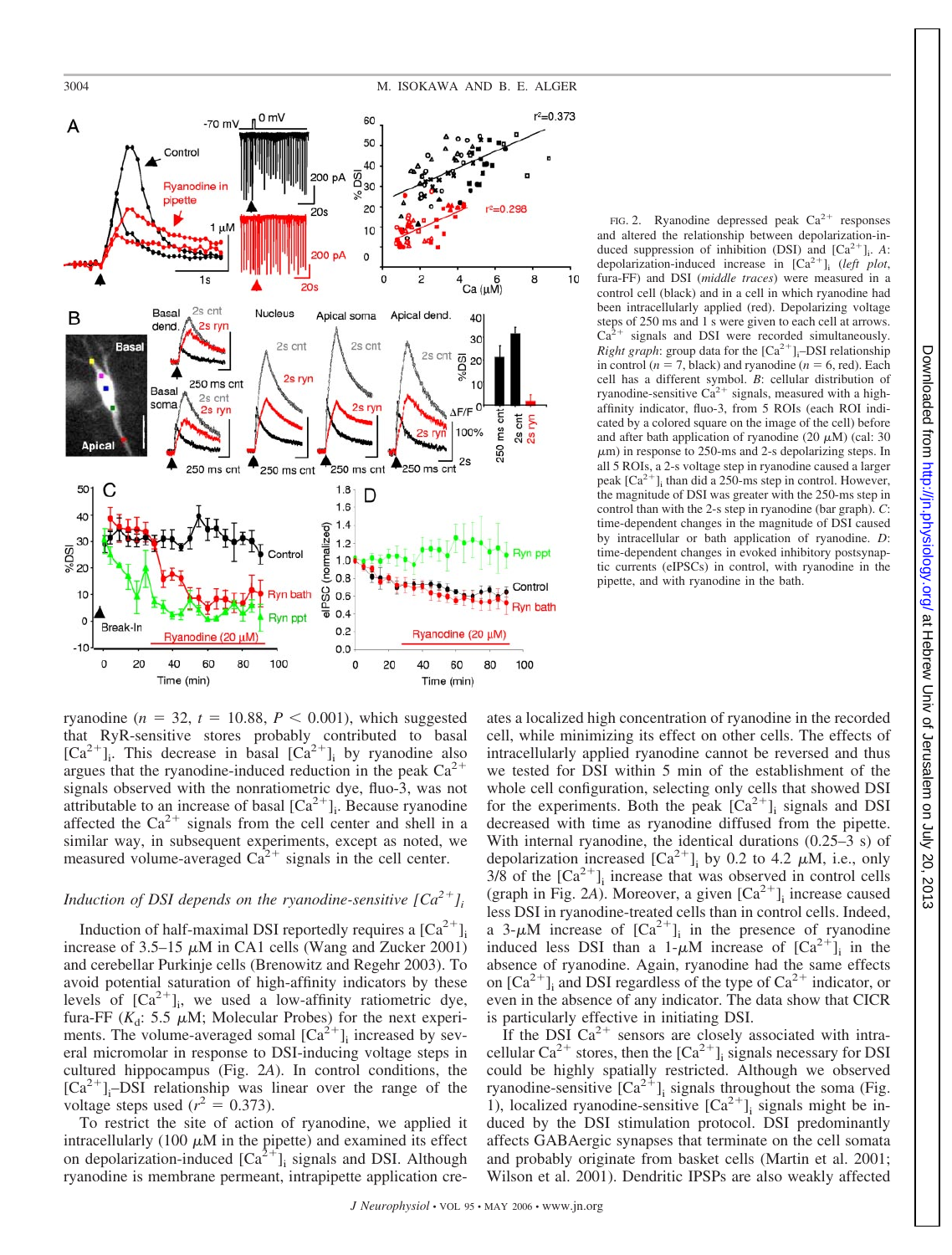by DSI (Morishita and Alger 2001) unless mGluRs are also activated (Chevaleyre and Castillo 2004). Accordingly, we sampled the depolarization-induced  $[Ca^{2+}]$ ; signals from five regions of interest (ROIs) in different parts of the cell, i.e., the proximal basal dendrite, basal soma, the nucleus, apical soma, and proximal apical dendrite (Fig. 2*B*), before and during ryanodine application, to determine whether the ryanodinesensitive signals covary with the strength of DSI in a given region. However, there were no marked differences across these cellular regions. In all ROIs, longer voltage steps produced larger  $Ca^{2+}$  signals. That is, the amplitude of  $Ca^{2+}$ signals elicited by 2-s voltage steps was larger than the amplitude of  $Ca^{2+}$  signals elicited by 0.25-s steps, and ryanodine reduced the amplitudes of both  $Ca^{2+}$  signals ( $P < 0.001$ ,  $n =$ 5 for both groups). However, when  $Ca^{2+}$  signals were compared between control condition and during ryanodine application, in all ROIs, the  $Ca^{2+}$  signals elicited by 2-s steps in ryanodine were similar to, or greater than, the  $Ca^{2+}$  signals induced by the 0.25-s step in control ACSF. Nevertheless, 0.25-s steps in control ACSF elicited greater DSI than did 2-s steps in ryanodine (bar graph in Fig. 2*B*). We conclude that  $Ca^{2+}$  signals are not qualitatively different between the CA1 cell soma and dendrites, and that the apparent difference in DSI between soma and dendrites is probably attributable to the decrease in numbers of CB1R-expressing interneuron terminals in the dendritic regions of the hippocampus (Freund et al. 2003). Figure 2*C* summarizes time-dependent changes in DSI in control cells, in cells treated with bath-applied ryanodine, and in cells loaded intracellularly with ryanodine. The data suggest that the  $Ca^{2+}$  necessary for DSI was in large part derived from ryanodine-sensitive internal  $Ca^{2+}$  stores.

Conceivably, DSI would appear reduced if ryanodine decreased DSI-susceptible eIPSCs without actually affecting the DSI process. Indeed, a high concentration (100  $\mu$ M) of ryanodine can decrease GABA release from interneuron terminals (Galante and Marty 2003). Therefore we examined timedependent changes in eIPSCs in control and ryanodine-containing ACSF, and in control ACSF when ryanodine was present in the recording pipette (Fig. 2*D*). The eIPSCs were slightly greater with ryanodine in the pipette  $(n = 5)$  than in control ACSF  $(n = 5)$   $(F = 45.52, P < 0.001)$ ; nevertheless DSI was significantly reduced by intracellular ryanodine  $(t =$ 7.69,  $P < 0.001$ ,  $n = 6$ ). When ryanodine was bath applied, the reduction in the mean eIPSC amplitude was slightly greater, 9.2% (*n* = 4) than that in control cells (*n* = 5) (F = 99.01, *P* < 0.001), although bath-applied ryanodine reduced DSI by 70.7%  $(t = 4.03, P < 0.003, n = 4$ , paired *t*-test). These results show that ryanodine's reduction of DSI cannot be explained by reduction in eIPSCs.

The preceding results suggested that the  $Ca^{2+}$  responsible for eliciting DSI comes predominantly from RyR-regulated CICR, although because this was a potentially controversial result, we performed two additional kinds of tests. To be certain that the use of the low-affinity  $Ca^{2+}$  indicator dye was not somehow biasing the data, we also tested the high-affinity ratiometric dye, fura-2 ( $n = 6$ ). A 0.5-s depolarizing voltage step increased  $[Ca^{2+}]_i$  to 246  $\pm$  0.044  $\mu$ M in control ACSF, and 28.0% DSI was induced. In the presence of ryanodine,  $[Ca^{2+}]_i$  increased to 284  $\pm$  0.042  $\mu$ M in response to a 2-s depolarization, and yet only 19.0% DSI was induced, i.e., significantly less than in control ACSF  $(t = 3.48, P < 0.02)$ .

The lack of measurable difference between the increase in  $[Ca^{2+}]$ <sub>i</sub> produced by 0.5-s steps in control and 2-s steps in ryanodine was not a result of dye saturation because a 2-s depolarization in control ACSF increased  $\left[Ca^{2+}\right]_i$  to 783  $\mu$ M in the same cell. Thus these results also argue that global  $[Ca^{2+}]_i$ is not the most important factor for DSI induction.

Finally, we asked whether ryanodine acted specifically on RyRs in affecting DSI. Ryanodine is an open-channel blocker (Simkus and Stricker 2002) and prevents  $Ca^{2+}$  release from only those RyR channels that have been activated. A prediction of the internal  $Ca^{2+}$  store model is that even in the presence of a low concentration of ryanodine it should be possible to elicit a  $Ca^{2+}$  signal and DSI by opening as-yet-unblocked release channels. We therefore examined the effect of prolonging the depolarization on DSI during ryanodine application. First, DSI was produced in control ACSF with depolarizing steps of 1, 2, or 3 s, and then 20  $\mu$ M ryanodine was bath applied, whereas 1-s steps were repeated every 5 min for 20 min. At the end of 20 min, % DSI declined to 33.9  $\pm$  15.2% of control ( $n = 6$ ,  $P < 0.001$ ). When DSI had been significantly reduced by ryanodine, the duration of the depolarizing step was increased to 3 s. The first 3-s voltage step produced detectable, although small, DSI (89.6  $\pm$  22.5% of control,  $P < 0.001$ ). However, DSI declined again when the 3-s step was repeatedly applied (to  $18.8 \pm 10.6\%$  of control,  $P < 0.001$ ). Similar results were obtained with intracellular ryanodine. These data indicate that the reduced rise in  $[Ca^{2+}]$ <sub>i</sub> and DSI reflect the specific blocking action of ryanodine on  $\tilde{Ca}^{2+}$  store release channels.

### *Ca2-ATPase inhibitors modulate DSI induction*

If DSI depends on CICR, it should be affected by other manipulations that affect the intracellular  $Ca^{2+}$  stores. Cyclopiazonic acid (CPA) and thapsigargin (TG) inhibit  $Ca^{2+}$ -ATPase and deplete  $Ca^{2+}$  stores. CPA is a reversible, competitive antagonist, and TG is an irreversible, noncompetitive antagonist (Kostyuk and Verkhratsky 1994). We first tested the state of  $Ca^{2+}$  store filling in cultured hippocampal slices by applying caffeine puffs. As noted earlier, caffeine interfered with fura-FF, so we used fura-2 in these experiments.

A local puff of caffeine to a CA1 pyramidal cell soma transiently increased  $[Ca^{2+}]_i$ , and five sequential puffs given at 0.1 Hz caused a gradual reduction in the peak  $[Ca^{2+}]$ <sub>i</sub> responses (*black traces* in Fig. 3A). Evidently the Ca<sup>2+</sup> stores are at least partially filled at rest and are depleted by repeated caffeine application. Ten seconds after the last caffeine puff, two 1-s depolarizing voltage pulses to 0 mV, given at 1 Hz, were applied to reload the stores. These pulses generated a large double-peaked  $[Ca^{2+}]$ <sub>i</sub> signal. Twenty seconds after the twin pulses, a single caffeine puff generated a detectable  $[Ca^{2+}]$ <sub>i</sub> increase, showing that VGCC-dependent  $Ca^{2+}$  influx partly refilled the stores. Five minutes later, a 1-s depolarizing voltage step elicited DSI (Fig. 3*A*, control). DSI was tested at 5-min intervals to avoid direct effects of caffeine on GABAergic transmission (Taketo et al. 2004).

Having confirmed that CICR in hippocampal CA1 cells in slice culture has similar features to those of CICR in other cells, we then asked whether store depletion could affect DSI by applying CPA  $(30 \mu M)$  for 20 min. In CPA, repeated caffeine application produced only a small  $[Ca^{2+}]$ ; signal, suggesting that the stores had been nearly emptied (*red traces*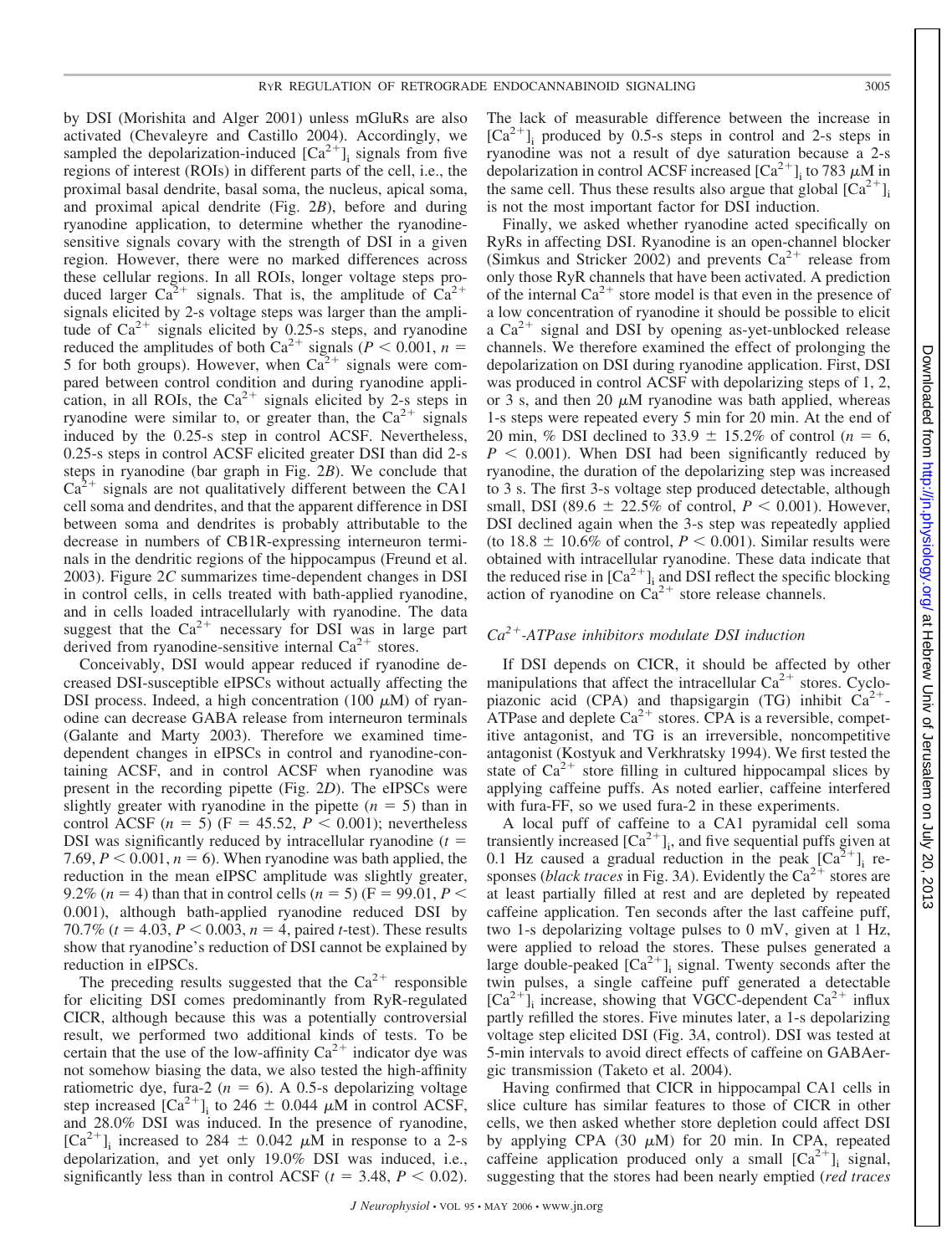

in Fig. 3*A*). The loading pulses generated a double-peaked rise in  $[\text{Ca}^{2+}]$ <sub>i</sub>, and a single caffeine puff 20 s later generated a minimal increase in  $[Ca^{2+}]_i$ , suggesting that 30  $\mu$ M CPA effectively prevented store refilling. DSI was also reduced in CPA. When CPA was washed from the bath, the  $\lceil Ca^{2+} \rceil$ signals and DSI recovered (*green traces* in Fig. 3*A*).

To determine whether the filling state of the stores normally remains stable, we monitored the  $[Ca^{2+}]$ <sub>i</sub> signals produced by caffeine puffs given every 5 min for 90 min (Fig. 3*B*). Although the caffeine-induced  $[Ca^{2+}]$ ; signals did not decline in the absence of CPA, they did once CPA was applied  $(t = 6.17,$  $P < 0.001$ ). Basal  $\left[Ca^{2+}\right]_i$  levels increased gradually during the CPA experiments  $(t = 17.93, P < 0.001,$  paired *t*-test); nevertheless, the shift in the basal  $[Ca^{2+}]$ <sub>i</sub> was small and did not affect the changes caused by CPA on the caffeine-induced  $Ca^{2+}$  signals. Removal of CPA restored the caffeine-induced  $[Ca^{2+}]$ <sub>i</sub> signals spontaneously (between CPA and wash, *t* = 3.09,  $P < 0.03$ , Fig. 3*B*). These observations suggested that the stores in CA1 pyramidal neurons are stable under control conditions and become depleted when  $Ca^{2+}-ATP$ ase is blocked. Most important, the magnitude of DSI correlates well with the store filling state, as assayed by the caffeine-induced increase in  $\left[\text{Ca}^{2+}\right]$  (Fig. 3*C*). TG, the other  $\text{Ca}^{2+}$ -ATPase inhibitor, also  $(n = 6)$  decreased the depolarization-initiated  $Ca^{2+}$  signals (Fig. 4*A*) and DSI (Fig. 4*B*), without affecting eIPSCs (Fig. 4*C*).

Finally we tested ruthenium red (RR), a cell-impermeant RyR blocker on the depolarization-induced  $Ca^{2+}$  signals and DSI by including it in the recording pipette at  $20-40 \mu M$ . Only cells that showed DSI within 5 min of whole cell break-in were analyzed. Intracellular RR reduced DSI ( $n = 6$ ,  $t = 14.18$ ,  $P \le$ 0.001, Fig. 4*D*) but not eIPSCs (Fig. 4, *E* and  $F = 0.07$ ,  $P =$ 0.8, one-way ANOVA with repeated measures).

Caffeine stimulates  $Ca^{2+}$  release from ryanodine-sensitive intracellular stores, and these stores were involved in DSI; thus it seemed possible that caffeine would suppress eISPCs in an eCB-dependent manner. We found that a puff application of caffeine onto the soma of DSI-inducing CA1 pyramidal cells indeed reversibly reduced the eIPSCs by  $73.2 \pm 6.98\%$ , with a time course of IPSC recovery similar to that of DSI. However,

FIG. 3. Effects of  $Ca^{2+}$ -store depletion on DSI. *A*: caffeine-induced  $[Ca^{2+}]$  increase and DSI, recorded simultaneously in control conditions (black), during application of the Ca<sup>2+</sup>-ATPase inhibitor, cyclopiazonic acid (CPA, red), and after washing out CPA (green). Small arrows indicate 1.5-s, local pressure applications (puffs) of 20 mM caffeine given at 0.1 Hz. Large arrows indicate a pair of voltage steps from  $-70$  to  $0$  mV for 1 s at 1 Hz. A 3rd voltage step of 1 s was given 5 min after this series of caffeine applications to test the magnitude of DSI (see text for details). *B*: example of the time course of reversible reduction in caffeineelicited  $[Ca^{2+}]$ <sub>i</sub> increases by CPA. *C*: magnitude of DSI varied with the magnitude of the caffeine-induced  $Ca^{2+}$  response ( $n = 4$ , each cell is indicated by a different symbol). *D*: reversible reduction of DSI in CPA (*n* 7, 4 of which are the same as in *C*).



 $.2013$ 

FIG. 4. Thapsigargin (TG) and ruthenium red (RR) decrease DSI. *A*:  $Ca^{2+}$ -ATPase inhibitor, TG, reduced depolarization-induced  $[Ca^{2+}]$ <sub>i</sub> increases and DSI (fluo-3). *B* and *C*: group data ( $n = 6$ ) showing TG caused a significant reduction in the magnitude of DSI  $(P < 0.01)$ , but not in eIPSC amplitudes. *D*: intracellular application of RR, a RyR channel blocker, depressed DSI. Time-dependent changes in DSI in control and RR  $(n = 6)$ ; break-in to whole cell recording mode was at  $t = 0$ . *E*: mean eIPSC amplitude was unaffected by intracellular RR  $(n = 6)$ .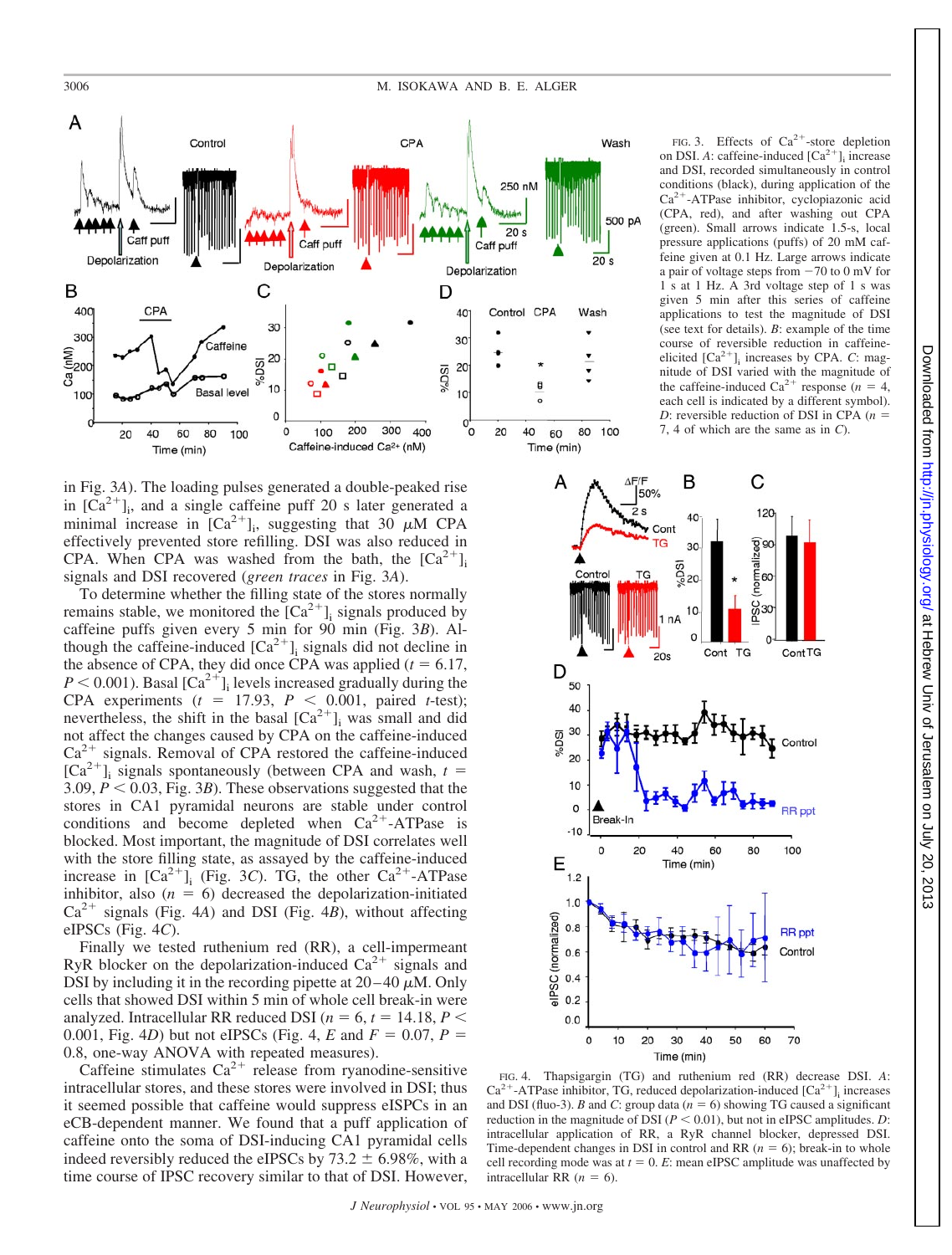neither of the CB1 antagonists, AM 251  $(4 \mu M)$  nor SR141716A (1  $\mu$ M), bath applied for 20 min, altered the caffeine response. The eIPSCs were reduced by  $69.88 \pm 11.62\%$ in the antagonists, i.e., not significantly different from the reduction observed in control ACSF ( $n = 4$ ,  $t = 0.50$ ,  $P = 0.65$ , paired *t*-test). Although this result shows that eCB is not the major mediator of caffeine-induced eIPSC suppression, it does not preclude the possibility of an eCB-dependent component. Caffeine's well-known and robust  $Ca^{2+}$ -independent inhibitory actions on GABA<sub>A</sub> IPSCs (Fiumelli et al. 2005; Kano et al. 1995; Taketo et al. 2004) could have masked eCB-mediated effects. Nevertheless this is clearly a topic for future investigation.

In summary, the data obtained with ryanodine, CPA, TG, and RR strongly support the conclusion that internal stores are the predominant  $\tilde{Ca}^{2+}$  source for DSI initiation in cultured slices. We next investigated the role of internal stores in DSI initiation in acute slices.

# *RyR regulates*  $[Ca^{2+}j]$  *and DSI in acutely prepared hippocampal slices*

The hippocampus expresses high concentrations of RyRs during development as well as in the adult. We first tested hippocampal slices prepared acutely from pups age-matched to our cultured slices. Bath-applied ryanodine  $(20-40 \mu M)$  reduced depolarization-induced  $[Ca^{2+}]$ <sub>i</sub> signals and DSI (*t* =

8.61,  $P < 0.001$ ,  $n = 4$ ), without altering eIPSCs (354.8  $\pm$ 64.0 pA in control and  $273.7 \pm 19.6$  pA in ryanodine,  $t = 3.12$ ,  $P < 0.053$ ) in the immature slices.

We next investigated CA1 pyramidal cells in young adult (4 – 6 wk) hippocampal slices (e.g., Fig. 5*A*). Local caffeine puffs generated transient increases in  $[Ca^{2+}]$ ; in CA1 cells (e.g., Fig. 5*B*), indicating that the stores in these cells are not empty at rest. Moreover, depolarizing voltage steps to 0 mV, 1 or 3 s in duration, induced duration-dependent increases in peak  $[Ca^{2+}]$ <sub>i</sub> in adult neurons. These  $Ca^{2+}$  signals remained constant in response to a given duration of depolarization in control ACSF (Fig. 5C, black lines), but declined when  $40 \mu M$ ryanodine was applied (Fig. 5*C*, red lines) (F = 61.35,  $P$  < 0.001, one-way ANOVA with repeated measures,  $n = 5$ ).

To test for a role for CICR in DSI in the adult cells, we applied ryanodine (100  $\mu$ M) intracellularly, accepting only those cells that showed DSI within 5 min of break-in for the analysis. Both DSI and the eIPSCs declined after break-in, but after 35 min DSI was reduced to a significantly greater extent than were the eIPSCs (Fig. 5*D*;  $F = 1.95, P \le 0.05$ : two-way ANOVA with repeated measures). Figure 5*E* shows representative examples of the depolarization-induced  $Ca^{2+}$  signals and associated DSI at three different time points shown by the arrows in *D*. Ryanodine reduced the apparent magnitude of DSI by half, i.e., from 40% at the beginning of the ryanodine perfusion (black) to 20% at 35–50 min of ryanodine perfusion



FIG. 5. Effects of store-released  $Ca^{2+}$  on the generation of DSI in acutely prepared adult rat hippocampal slices. *A*: adult rat CA1 pyramidal cell visualized with fura-FF. *B*: a caffeineelicited  $[\text{Ca}^{2+}]$ <sub>i</sub> increase measured with fura-2 in a CA1 cell in an adult acute slice. Ryanodine reduced the peak amplitude of the Ca<sup>2+</sup> signals. *C*: time-dependent changes of  $[Ca^{2+}]$ <sub>i</sub> signals in response to DSI-inducing depolarizations in control and cells treated with bath-applied 40  $\mu$ M ryanodine ( $n = 5$ ). CB1R agonist, WIN 55212-2 (4  $\mu$ M), did not affect the  $[Ca^{2+}]$ <sub>i</sub> signals. *D*: time-dependent changes in DSI and eIPSCs during intracellular ryanodine application through the recording pipette (depression of DSI became significantly greater than the eIPSC depression at the red asterisks,  $P \leq$ 0.05,  $n = 5$ ). *E*: samples of depolarization-induced  $[Ca^{2+}]$ <sub>i</sub> increases and DSI from the graph in *D* at specified time points (black, red, and green arrows).  $F: [Ca^{2+}]_i$ -DSI relationship, measured by fura-FF in 5 cells (each cell has a different symbol). Patch pipette also contained ryanodine, which reduced the peak  $[Ca^{2+}]$ <sub>i</sub> signal and the magnitude of DSI. *G*: summary data showing that ryanodine reduces DSI in acute slices from immature  $(2-3 \text{ wk old}, n = 4)$  and adult rats  $(4-6 \text{ m})$ wk old,  $n = 5$ ). In adult rats,  $\%$  DSI in control was calculated at 5 min (1st), and % DSI in ryanodine was calculated as the mean DSI from the 7th to the 10th min.

at Hebrew Univ of Jerusalem on July 20, 2013 <http://jn.physiology.org/> Downloaded from

Viul, no

 $\overline{50}$ 

2013

Downloaded from http://jn.physiology.org/ at Hebrew Univ of Jerusalem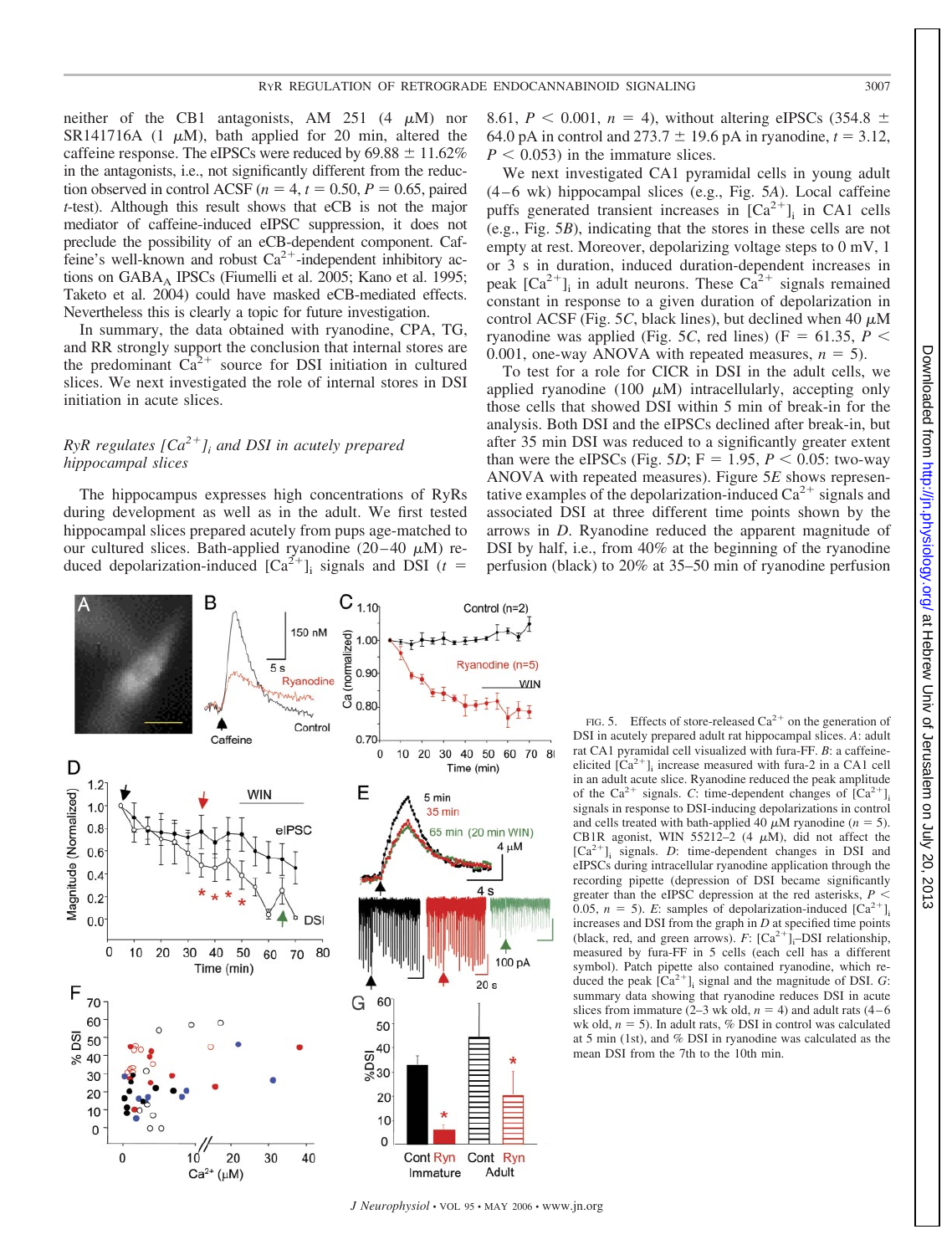(red). However, ryanodine also reduced the eIPSC, and loss of eCB-sensitive eIPSCs could produce a measured reduction in DSI on its own. To determine whether ryanodine diminished DSI independently of an effect on eCB-sensitive IPSCs, we bath applied the CB1 agonist, WIN 55212-2, 4  $\mu$ M, in the presence of ryanodine and found that indeed WIN 55212–2 continued to reduce the eIPSCs by  $30\%$  ( $P < 0.05$ , Fig. 5, *D* and *E*), having no significant effect on the depolarizationinduced increase in  $[\text{Ca}^{2+}]$ <sub>i</sub> (e.g., Fig. 5*C*). WIN 55212–2 can reduce hippocampal eIPSCs by somewhat more than 30% normally (Hoffman and Lupica 2000; Varma et al. 2001; Wilson and Nicoll 2001), and therefore our data argue that a decrease in eCB-sensitive eIPSCs could have played a partial role in the reduction of DSI by ryanodine.

In summary, our results show that DSI in acutely prepared slices is regulated by RyR-mediated release of  $Ca^{2+}$  from intracellular stores in both immature and adult hippocampus, although the contribution of CICR to DSI appears to be greater in immature than in adult cells  $(t = 8.4, P < 0.01,$  Fig. 5*G*), suggesting the possibility of developmental regulation in this process.

#### DISCUSSION

RyR-mediated  $Ca^{2+}$  release from stores often generates CICR and contributes to many neuronal functions, such as the spike afterhyperpolarization (Akita and Kuba 2000), synaptic plasticity (Lu and Hawkins 2002; Svoboda and Mainen 1999), and gene expression (Bito et al. 1996). Presynaptic RyRs and CICR participate in neurotransmitter release (see Bouchard et al. 2003 for review), including spontaneous (Bardo et al. 2002) and evoked (Galante and Marty 2003) GABA release, and also the release of glutamate (Emptage et al. 2001), ACh (Gonzalez Burgos et al. 1995), and the neuropeptides LHRH (Peng 1996), vasopressin (von Spreckelsen et al. 1990), and oxytocin (Wang et al. 1999).

RyR-mediated  $Ca^{2+}$  release is becoming increasingly recognized as a crucial element in certain eCB-mediated responses. For example, the induction of LTD in the striatal neurons is mediated by eCBs (Gerdeman et al. 2002; Robbe et al. 2002). This LTD requires the activation of mGluRs and the subsequent mobilization of  $Ca^{2+}$  from ryanodine-sensitive stores (Robbe et al. 2002). Depolarization-induced suppression of excitation (DSE) in the ventral tegmental dopamine neurons (Melis et al. 2004) and cultured autapic hippocampal neurons (Straiker and MacKie 2005) is also induced by eCBs as a result of  $Ca^{2+}$  release from ryanodine-sensitive intracellular stores, and we have provided evidence that RyR-mediated CICR is involved in the induction of DSI in the dentate gyrus granule cells (Isokawa and Alger 2005). In the present study, we investigated RyR-mediated CICR in hippocampal CA1 pyramidal cells in detail, and now show that it significantly increases the pool of somatodendritic  $Ca^{2+}$  after neuronal depolarization and plays a major role in eCB mobilization.

## *CICR occurs during the DSI-inducing depolarization*

Previous work suggested that somatic  $[Ca^{2+}]$ <sub>i</sub> correlated linearly with the magnitude of DSI (Lenz and Alger 1999; Wang and Zucker 2001). Effective induction of DSI requires a train of action potentials or strong depolarization (Llano et al. 1991; Pitler and Alger 1992) and appears to have a threshold level of  $[Ca^{2+}]$ <sub>i</sub> for initiation (Lenz and Alger 1999). CICR is proportional to the intensity of depolarization and has an apparent threshold for initiation (Kostyuk and Verkharatsky 1994). Thus the functional properties of the RyR and CICR can explain some properties of DSI.

CICR occurs in the somata and dendrites of hippocampal and cortical neurons during action-potential generation (Jacobs and Meyer 1997; Kato et al. 1999; Sandler and Barbara 1999), although only a subset of dendritic spines contain ER (Sabatini et al. 2002) and RyR (Sharp et al. 1993). On the other hand, CICR may not be involved in the  $Ca^{2+}$  transients evoked by back-propagating action potentials in dendrites (Markram et al. 1995) or some forms of somatic depolarization (Garaschuk et al. 1997). In these studies, CICR might not have been seen because a small increase in  $[Ca^{2+}]$ <sub>i</sub> stimulates  $Ca^{2+}$  accumulation into, rather than a release from, ER (Friel and Tsien 1991).

We observed that ryanodine reduced the rate of increase and peak amplitude of the depolarization-induced elevation of  $[Ca^{2+}]$ <sub>i</sub>, suggesting that RyR-mediated CICR occurs as soon as  $Ca^{2+}$  enters the cell. This is in contrast to IP<sub>3</sub>R-mediated  $Ca^{2+}$ release that, because it requires activation of G-protein– coupled receptors and subsequent production of  $IP_3$ , has a longer onset time than that of RyR-mediated CICR. Our data agree with the report of a rapid RyR-mediated elevation in  $[Ca^{2+}]$ ; in sympathetic ganglion neurons (Friel and Tsien 1992). RyRs have fast activation time constants, ranging from 0.5 to 1 ms, regardless of the RyR isoform (Fill and Copello 2002). Hippocampal neurons express all three isoforms (Sharp et al. 1993), and thus prominent RyR-mediated responses are not unexpected in hippocampus.

## *Functional linkage between VGCC-mediated Ca2 influx and RyR*

Lenz et al. (1998) reported that, although VGCC-initiated  $Ca<sup>2+</sup>$  influx was required to initiate DSI, all VGCCs were not equally effective in this role, despite producing equivalent  $Ca<sup>2+</sup>$  currents; N- and L-type currents were much more effective than others. We now show that ER resident RyRs are critically involved in DSI. Our data thus suggest that RyRs are more closely associated with certain classes of VGCCs than others, and therefore that Ca influx through these VGCCs has the greatest influence in the initiation of DSI. This hypothesis is consistent with findings that N-type  $Ca^{2+}$  current is amplified by CICR (Sandler and Barbara 1999; Tully and Treistman 2004; Usachev and Thayer 1997) and that L-type channels may also couple functionally to neuronal RyRs (Chavis et al. 1996). The close apposition to the cell membrane of subsurface cisterns and extensions of RyR-bearing ER (Benedeczky et al. 1994; Berridge 1998) has suggested the existence of functional triads among RyR, N-type  $Ca^{2+}$  channels, and BK channels (Akita and Kuba 2000). It remains to be determined whether analogous triads are involved in eCB mobilization.

The likelihood that RyR is an essential  $Ca^{2+}$  source for DSI induction is consistent with a previous finding that EGTA and BAPTA were equally effective in blocking DSI (Lenz and Alger 1999). BAPTA is a fast  $Ca^{2+}$  buffer and can block  $Ca^{2+}$ diffusion beyond the nanodomains in the immediate vicinity of VGCCs. EGTA is a relatively slow buffer and allows  $Ca^{2+}$ diffusion beyond nanodomains but not much beyond microdo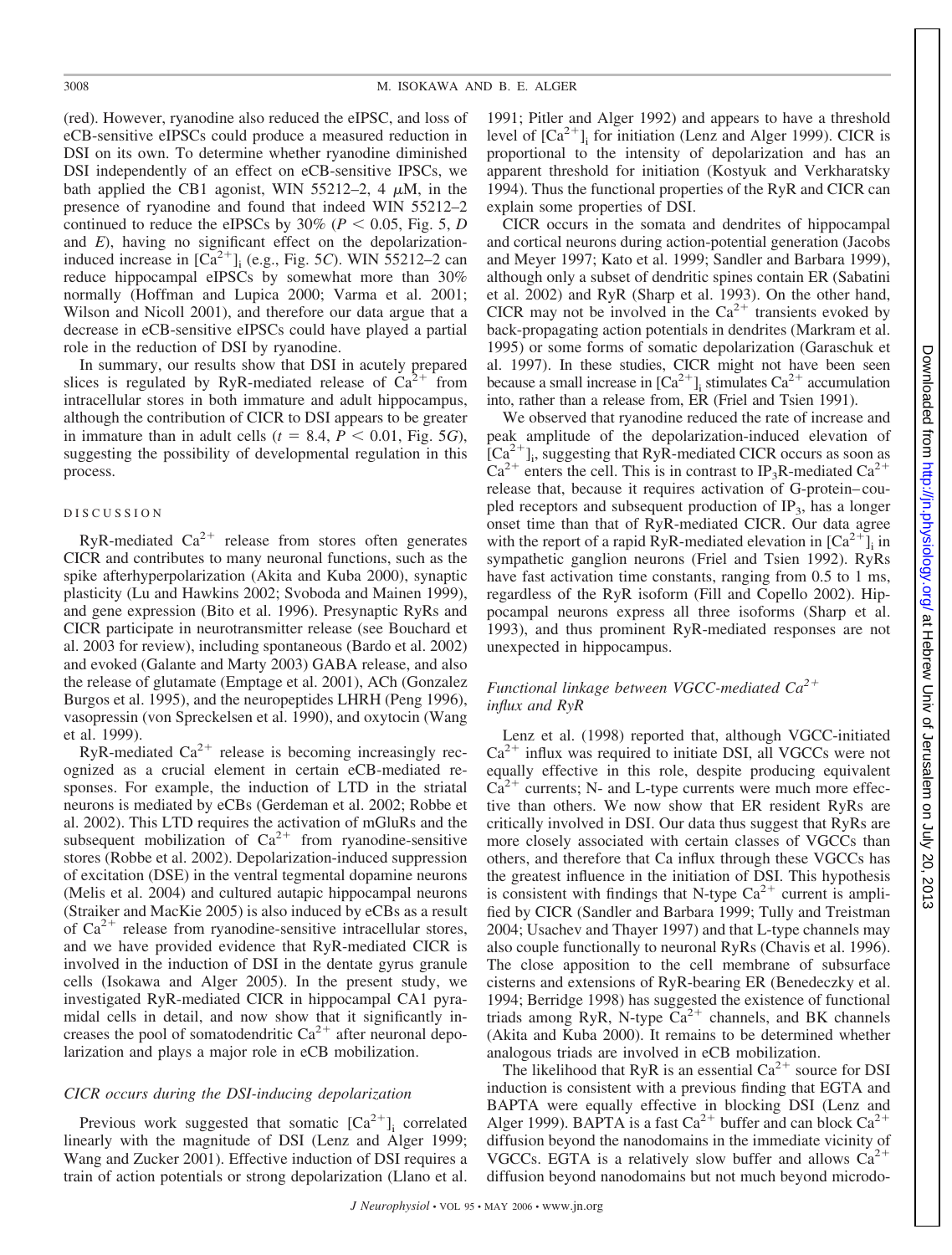mains (Augustine et al. 2003). A spatial separation between RyRs and the associated VGCCs would allow BAPTA and EGTA to be equally effective in blocking DSI. RyRs are densely and ubiquitously distributed throughout hippocampal cell somata (Seymour-Laurent and Barish 1995). This probably juxtaposes some RyR channels, near the plasma membrane (Berridge 1998), with the VGCCs that are engaged in DSI induction. The RyRs may functionally couple to those VGCCs and act as  $Ca^{2+}$  sensors for the induction of DSI. Arrays of RyRs located on the ER deep in the cytosol may, by regenerative CICR, amplify the  $\text{Ca}^{2+}$  signals into the micromolar range required to induce DSI, without imposing tight spatial restrictions on the cellular availability of  $Ca^{2+}$ . Future work will be required to test for such functional arrangements between the subtypes of VGCCs and RyRs in hippocampal neurons.

 $[Ca^{2+}]$ ; concentrations that have been reported to induce a half-maximal production of eCBs for retrograde signaling vary from  $\leq 0.2 \mu M$  (Glitsch et al. 2000) to  $\geq 3 \mu M$  (Brenowitz and Regehr 2003; Wang and Zucker 2001). This wide range of variability has not been fully explained.  $Ca^{2+}$  indicators could be influenced to some extent by temperature and by the concentrations of certain other substances likely to be found in the cytoplasm or introduced during the course of an experiment. Affinities,  $K_d$  values, of calcium indicator dyes reported in buffered solution do not necessarily match the  $K_d$  values when the same dyes are introduced in the cytosol of intact cells (Loughrey et al. 2003). Similar results were reported for the  $K_d$ values of fura-FF, fura-2, and mag-fura-5 (Brenowitz and Regehr 2003). In the present study, we used a low-affinity ratiometric indicator, fura-FF, for the measurement of depolarization-induced  $[Ca^{2+}]$ ; signals, and a high-affinity ratiometic indicator, fura-2, for the measurement of caffeine-induced  $[Ca^{2+}]$ <sub>i</sub> signals, to avoid dye interference by caffeine. We found that a  $[Ca^{2+}]$  of several micromolar was associated with 50% DSI in cultured hippocampal slices (Fig. 2*A*). Together these results suggest that many factors, both technical and biological, influence the estimates of  $[Ca^{2+}]$ <sub>i</sub> required for the induction of DSI.

Early in development when neurons undergo dynamic cytodifferentiation and synaptogenesis, RyR3 and RyR1 mRNA levels are high in CA1, but decline after the first 2 wk postnatal. RyR2, on the other hand, increases postnatally, and remains high in the adult, being primarily expressed in somatodendritic compartments (Mori et al. 2000; Sukhareva et al. 2002). We found a difference in the ability of ryanodine to inhibit DSI in the immature hippocampus compared with adult hippocampus (Fig. 5*G*). The RyR dependency of DSI induction was greater in organotypic cultured slices and immature acute slices than in adult acute slices, in which a reduced degree of DSI could still be seen in the presence of ryanodine. Because CB1R shows the adult pattern of expression at the perinatal period (Morozov and Freund 2003), this difference suggested that, later in development, a RyR-independent mechanism of DSI induction may develop. A previous observation by Lenz et al. (1998) that neither CPA nor dantrolene affected DSI in acute adult hippocampal slices suggests this possibility, although the high-Ca<sup>2+</sup> buffering used in that study (2 mM BAPTA plus 0.2 mM  $Ca^{2+}$  in the pipette) might have obscured the CICR component of DSI. Additionally, dantrolene is a skeletal-muscle relaxant that effectively blocks RyR1 and

RyR3, but not RyR2 (Zhao et al. 2001). Because RyR2 is a major isoform in CA1 pyramidal cells in adults, the lack of sensitivity of RyR2 to dantrolene might also contribute to the discrepancy.

In conclusion, we report for the first time that RyR-mediated CICR plays a major role in the induction of DSI in the hippocampal CA1 pyramidal cells. CICR is the major determinant of DSI in young cells, and its contribution is still significant, although decreased, in adults. Numerous drugs and other agents affect CICR. Evidence is rapidly developing that eCBs are involved in a wide range of crucial roles in the brain. In establishing that CICR is a central component of eCBmediated retrograde signaling, our work suggests that a fuller understanding of CICR in the hippocampal CA1 neurons will yield valuable insights into the mechanisms of  $Ca^{2+}$ -dependent mobilization of eCBs.

#### ACKNOWLEDGMENTS

Present address of M. Isokawa: Department of Biological Sciences, The University of Texas at Brownsville, 80 Fort Brown, Brownsville, TX 78520.

#### GRANTS

This work was supported by National Institutes of Health Grants DA-014625 and NS-30219 to B. E. Alger, The University of Maryland Other Tobacco-Related Disease grant and Bressler Research Award to M. Isokawa.

#### **REFERENCES**

- **Akita T and Kuba K.** Functional triads consisting of ryanodine receptors,  $Ca^{2+}$  channels, and  $Ca^{2+}$ -activated K<sup>+</sup> channels in bullfrog sympathetic neurons. Plastic modulation of action potential. *J Gen Physiol* 116: 697–720, 2000.
- **Alger BE.** Retrograde signaling in the regulation of synaptic transmission: focus on endocannabinoids. *Prog Neurobiol* 68: 247–286, 2002.
- **Alonso MT, Chamero P, Villalobos C, and Garcia-Sancho J.** Fura-2 antagonises calcium-induced calcium release. *Cell Calcium* 33: 27–35, 2003.
- **Augustine GJ, Santamaria F, and Tanaka K.** Local calcium signaling in neurons. *Neuron* 40: 331–346, 2003.
- **Bardo S, Robertson B, and Stephens GJ.** Presynaptic internal  $Ca(2+)$  stores contribute to inhibitory neurotransmitter release onto mouse cerebellar Purkinje cells. *Br J Pharmacol* 137: 529 –537, 2002.
- **Benedeczky I, Molnar E, and Somogyi P.** The cisternal organelle as a  $Ca<sup>2+</sup>$ -storing compartment associated with GABAergic synapses in the axon initial segment of hippocampal pyramidal neurones. *Exp Brain Res* 101: 216 –230, 1994.
- **Berridge MJ.** Neuronal calcium signaling. *Neuron* 21: 13–26, 1998.
- **Bito H, Deisseroth K, and Tsien RW.** CREB phosphorylation and dephosphorylation: a  $Ca^{2+}$ - and stimulus duration-dependent switch for hippocampal gene expression. *Cell* 87: 1203–1214, 1996.
- **Bouchard R, Pattarini R, and Geiger JD.** Presence and functional significance of presynaptic ryanodine receptors. *Prog Neurobiol* 69: 391-418, 2003.
- **Brenowitz SD and Regehr WG.** Calcium dependence of retrograde inhibition by endocannabinoids at synapses onto Purkinje cells. *Neuroscience* 23: 6373– 6384, 2003.
- **Carlson G, Wang Y, and Alger BE.** Endocannabinoids facilitate the induction of LTP in the hippocampus. *Nat Neurosci* 5: 723–724, 2002.
- **Chavis P, Fagni L, Lansman JB, and Bockaert J.** Functional coupling between ryanodine receptors and L-type calcium channels in neurons. *Nature* 382: 719 –722, 1996.
- **Chevaleyre V and Castillo PE.** Heterosynaptic LTD of hippocampal GABAergic synapses. A novel role of endocannabinoids in regulating excitability. *Neuron* 38: 461-472, 2003.
- **Chevaleyre V and Castillo PE.** Endocannabinoid-mediated metaplasticity in the hippocampus. *Neuron* 43: 871– 881, 2004.
- **Diana MA, Levenes C, Mackie K, and Marty A.** Short-term retrograde inhibition of GABAergic synaptic currents in rat Purkinje cells is mediated by endogenous cannabinoids. *Neuroscience* 22: 200 –208, 2002.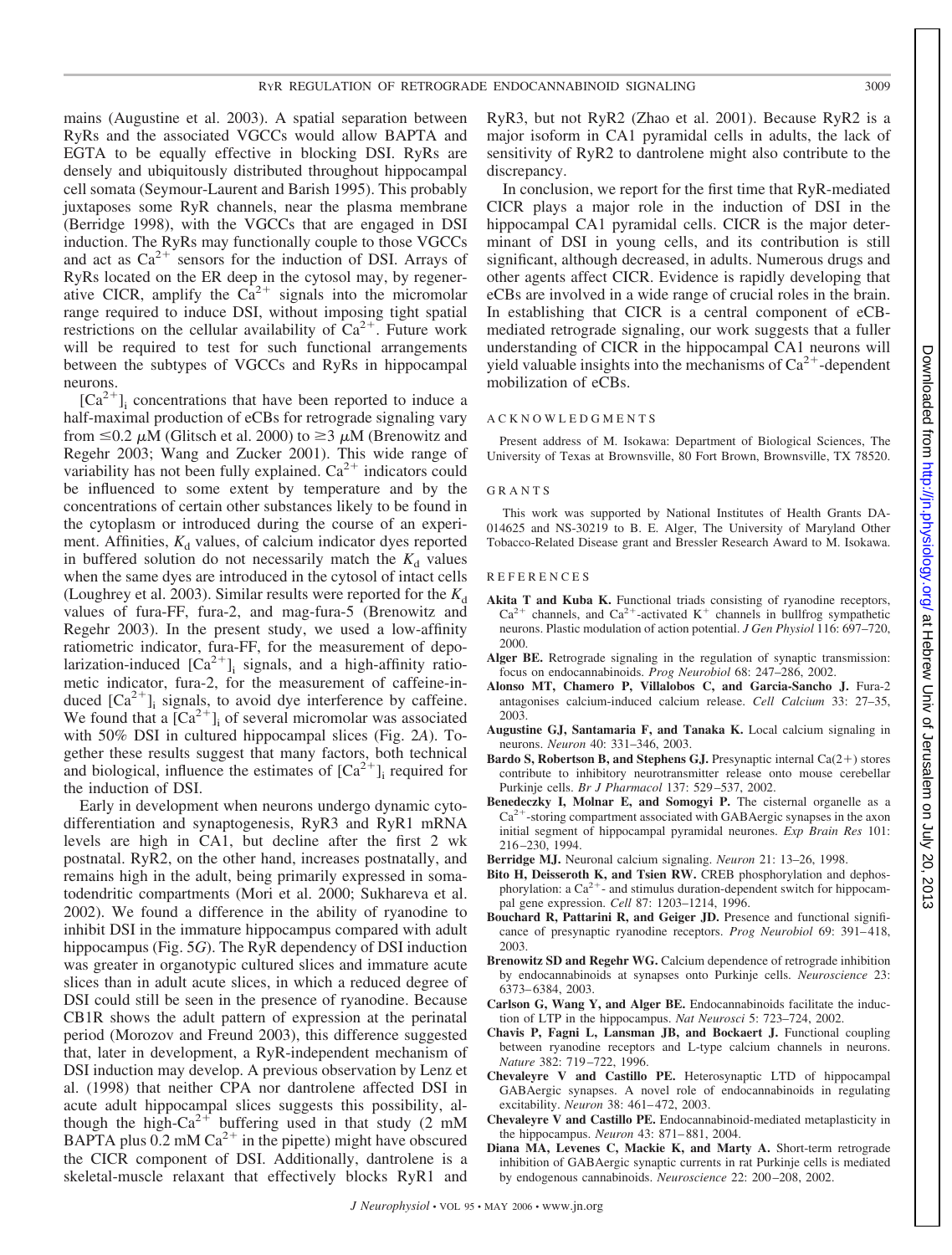- **Di Marzo V, Fontana A, Cadas H, Schinelli S, Cimino G, Schwartz J-C, and Piomelli D.** Formation and inactivation of endogenous cannabinoid anandamide in central neurons. *Nature* 372: 686 – 691, 1994.
- **Emptage NJ, Reid CA, and Fine A.** Calcium stores in hippocampal synaptic boutons mediate short-term plasticity, store-operated  $Ca^{2+}$  entry, and spontaneous transmitter release. *Neuron* 29: 197–208, 2001.
- **Fill M and Copello JA.** Ryanodine receptor calcium release channels. *Physiol Rev* 82: 893–922, 2002.
- **Fiumelli H, Cancedda L, and Poo M-M.** Modulation of GABAergic transmission by activity via postsynaptic  $Ca^{2+}$ -dependent regulation of KCC2 function. *Neuron* 48: 773–786, 2005.
- **Freund TF, Katona I, and Piomelli D.** Role of endogenous cannabinoids in synaptic signaling. *Physiol Rev* 83: 1017–1066, 2003.
- **Friel DD and Tsien RW.** A caffeine- and ryanodine-sensitive  $Ca^{2+}$  store in bullfrog sympathetic neurones modulates effects of  $Ca^{2+}$  entry on  $[Ca^{2+}]i$ . *J Physiol* 450: 217–246, 1991.
- **Galante M and Marty A.** Presynaptic ryanodine-sensitive calcium stores contribute to evoked neurotransmitter release at the basket cell-Purkinje cell synapse. *Neuroscience* 23: 11229 –11234, 2003.
- **Garaschuk O, Yaari Y, and Konnerth A.** Release and sequestration of calcium by ryanodine-sensitive stores in rat hippocampal neurones. *J Physiol* 502: 13–30, 1997.
- **Gerdeman GL, Ronesi J, and Lovinger DM.** Postsynaptic endocannabinoid release is critical to long-term depression in the striatum. *Nat Neurosci* 5: 446 – 451, 2002.
- **Giuffrida A, Parsons LH, Kerr TM, Rodriguez de Fonseca F, Navarro M, and Piomelli D.** Dopamine activation of endogenous cannabinoid signaling in dorsal striatum. *Nat Neurosci* 2: 358 –363, 1999.
- **Glitsch M, Parra P, and Llano I.** The retrograde inhibition of IPSCs in rat cerebellar purkinje cells is highly sensitive to intracellular  $Ca^{2+}$ . *Eur J Neurosci* 12: 987–993, 2000.
- **Gonzalez Burgos GR, Biali FI, Cherksey BD, Sugimori M, Llinas RR, and Uchitel OD.** Different calcium channels mediate transmitter release evoked by transient or sustained depolarization at mammalian sympathetic ganglia. *Neuroscience* 64: 117–123, 1995.
- **Grynkiewicz G, Poenie M, and Tsien RY.** A new generation of  $Ca^{2+}$ indicators with greatly improved fluorescence properties. *J Biol Chem* 260: 3440 –3450, 1985.
- **Hajos N, Katona I, Naiem SS, MacKie K, Ledent C, Mody I, and Freund TF.** Cannabinoids inhibit hippocampal GABAergic transmission and network oscillations. *Eur J Neurosci 2000* 12: 3239 –3249, 2000.
- **Hampson RE, Zhuang S-Y, Weiner JL, and Deadwyler SA.** Functional significance of cannabinoid-mediated, depolarization-induced suppression of inhibition (DSI) in the hippocampus. *J Neurophysiol* 90: 58 – 64, 2003.
- **Hashimotodani Y, Ohno-Shosaku T, Tsubokawa H, Ogata H, Emoto K, MaejimaT, Araishi K, Shin HS, and Kano M.** Phospholipase  $C\beta$  serves as a coincidence detector through its  $Ca^{2+}$  dependency for triggering retrograde endocannabinoid signal. *Neuron* 45: 257–268, 2005.
- **Hoffman AF and Lupica CR.** Mechanisms of cannabinoid inhibition of GABAA synaptic transmission in the hippocampus. *Neuroscience* 20: 2470 – 2479, 2000.
- **Howlett AC, Breivogel CS, Childers SR, Deadwyler SA, Hampson RE, and Porrino LJ.** Cannabinoid physiology and pharmacology: 30 years of progress. *Neuropharmacology* 47, Suppl 1: 345–358, 2004.
- **Isokawa M and Alger BE.** Retrograde endocannabinoid regulation of GABAergic inhibition in the dentate gyrus granule cell. *J Physiol* 567: 1001–1010, 2005.
- **Jacobs JM and Meyer T.** Control of action potential-induced  $Ca^{2+}$  signaling in the soma of hippocampal neurons by  $Ca^{2+}$  release from intracellular stores. *Neuroscience* 17: 4129 – 4135, 1997.
- **Jung KM, Mangieri R, Stapleton C, Kim J, Fegley D, Wallace M, Mackie K, and Piomelli D.** Stimulation of endocannabinoid formation in brain slice cultures through activation of group I metabotropic glutamate receptors. *Mol Pharmacol* 68: 1196 –1202, 2005.
- **Kano M, Garaschuk O, Verkhratsky A, and Konnerth A.** Ryanodine receptor-mediated intracellular calcium release in rat cerebellar Purkinje neurones. *J Physiol* 487: 1–16, 1995.
- **Kato N, Tanaka T, Yamamoto K, and Isomura Y.** Distinct temporal profiles of activity-dependent calcium increase in pyramidal neurons of the rat visual cortex. *J Physiol* 519: 467– 479, 1999.
- **Katona I, Sperlagh B, Sik A, Kafalvi A, Vizi ES, Mackie K, and Freund TF.** Presynaptically located CB1 cannabinoid receptors regulate GABA release from axon terminals of specific hippocampal interneurons. *Neuroscience* 19: 4544 – 4558, 1999.
- **Kim J, Isokawa M, Ledent C, and Alger BE.** Activation of muscarinic acetylcholine receptors enhances the release of endogenous cannabinoids in the hippocampus. *Neuroscience* 22: 10182–10191, 2002.
- **Kostyuk P and Verkhratsky A.** Calcium stores in neurons and glia. *Neuroscience* 63: 381– 404, 1994.
- **Kreitzer AC and Regehr WG.** Cerebellar depolarization-induced suppression of inhibition is mediated by endogenous cannabinoids. *Neuroscience* 21: RC174(1–5), 2001.
- **Lenz RA and Alger BE.** Calcium dependence of depolarization-induced suppression of inhibition in rat hippocampal CA1 pyramidal neurons. *J Physiol* 521: 147–157, 1999.
- **Lenz RA, Wagner JJ, and Alger BE.** N- and L-type calcium channel involvement in depolarization-induced suppression of inhibition in rat hippocampal CA1 cells. *J Physiol* 512: 61–73, 1998.
- **Llano I, Leresche N, and Marty A.** Calcium entry increases the sensitivity of cerebellar Purkinje cells to applied GABA and decreases inhibitory synaptic currents. *Neuron* 6: 565–574, 1991.
- **Loughrey CM, MacEachern KE, Cooper J, and Smith GL.** Measurement of the dissociation constant of Fluo-3 for  $Ca^{2+}$  in isolated rabbit cardiomyocytes using  $Ca^{2+}$  wave characteristics. *Cell Calcium* 34: 1–9, 2003.
- **Lu Y-F and Hawkins RD.** Ryanodine receptors contribute to cGMP-induced late-phase LTP and CREB phosphorylation in the hippocampus. *J Neurophysiol* 88: 1270 –1278, 2002.
- **Maejima T, Hashimoto K, Yoshida T, Aiba A, and Kano M.** Presynaptic inhibition caused by retrograde signal from metabotropic glutamate to cannabinoid receptors. *Neuron* 31: 463– 475, 2001.
- **Maejima T, Oka S, Hashimotodani Y, Ohno-Shosaku T, Aiba A, Wu D, Waku K, Sugiura T, and Kano M.** Synaptically driven endocannabinoid release requires  $Ca^{2+}$  -assisted metabotropic glutamate receptor subtype 1 to phospholipase C 4 signaling cascade in the cerebellum. *Neuroscience* 25: 6826 – 6835, 2005.
- **Markram H, Helm PJ, and Sakmann B.** Dendritic calcium transients evoked by single back-propagating action potentials in rat neocortical pyramidal neurons. *J Physiol* 485: 1–20, 1995.
- **Martin LA, Wei DS, and Alger BE.** Heterogeneous susceptibility of GABA(A) receptor-mediated IPSCs to depolarization-induced suppression of inhibition in rat hippocampus. *J Physiol* 532: 685–700, 2001.
- **Melis M, Perra S, Muntoni AL, Pillolla G, Lutz B, Marsicano G, Di Marzo V, Gessa GL, and Pistis M.** Prefrontal cortex stimulation induces 2-arachidonoylglycerol-mediated suppression of excitation in dopamine neurons. *J Neurosci* 24: 10707–10715, 2004.
- **Mori F, Fukaya M, Abe H, Wakabayashi K, and Watanabe M.** Developmental changes in expression of the three ryanodine receptor mRNAs in the mouse brain. *Neurosci Lett* 285: 57– 60, 2000.
- **Morishita W and Alger BE.** Direct depolarization and antidromic action potentials transiently suppress dendritic IPSPs in hippocampal CA1 pyramidal cells. *J Neurophysiol* 85: 480 – 484, 2001.
- **Morozov YM and Freund TF.** Post-natal development of type 1 cannabinoid receptor immunoreactivity in the rat hippocampus. *Eur J Neurosci* 18: 1213–1222, 2003.
- **Muschol M, DasGupta BR, and Salzberg BM.** Caffeine interaction with fluorescent calcium indicator dyes. *Biophys J* 77: 577–586, 1999.
- **Ohno-Shosaku T, Maejima T, and Kano M.** Endogenous cannabinoids mediate retrograde signals from depolarized postsynaptic neurons to presynaptic terminals. *Neuron* 29: 729 –738, 2001.
- Peng Y. Ryanodine-sensitive component of calcium transients evoked by nerve firing at presynaptic nerve terminals. *Neuroscience* 16: 6703-6712, 1996.
- **Perez-Terzic C, Stehno-Bittel L, and Clapham DE.** Nucleoplasmic and cytoplasmic differences in the fluorescence properties of the calcium indicator Fluo-3. *Cell Calcium* 21: 275–282, 1997.
- **Piomelli D.** The molecular logic of endocannabinoid signalling. *Nat Rev Neurosci* 4: 873– 884, 2003.
- **Pitler TA and Alger BE.** Postsynaptic spike firing reduces synaptic GABAA responses in hippocampal pyramidal cells. *Neuroscience* 12: 4122– 4132, 1992.
- **Power JM and Sah P.** Nuclear calcium signaling evoked by cholinergic stimulation in hippocampal CA1 pyramidal neurons. *Neuroscience* 22: 3454 –3462, 2002.
- **Robbe D, Kopf M, Remaury A, Blckaert J, and Manzoni OJ.** Endogenous cannabinoids mediate long-term synaptic depression in the nucleus accumbens. *Proc Natl Acad Sci* 99: 8384 – 8388, 2002.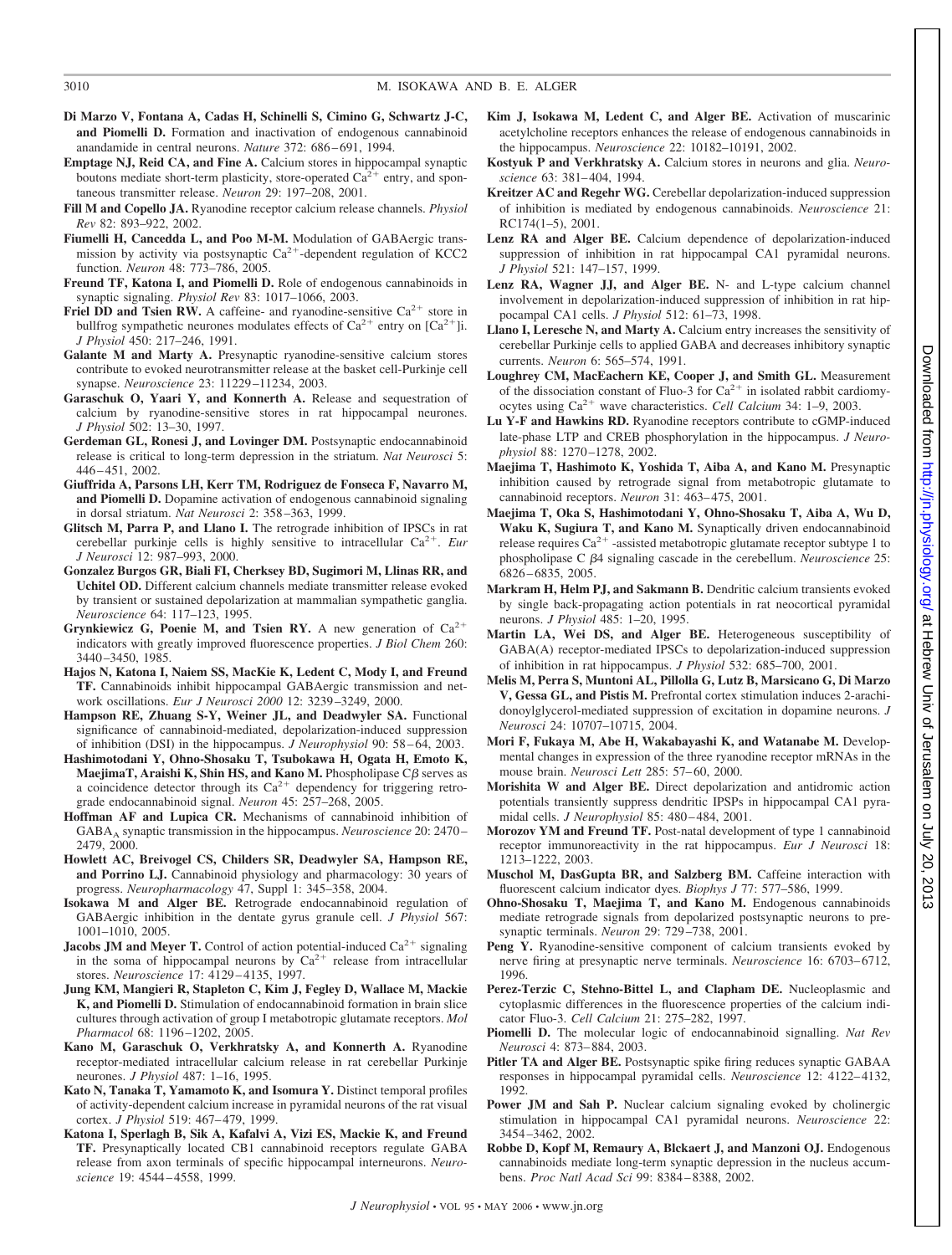- **Rouach N and Nicoll RA.** Endocannabinoids contribute to short-term but not long-term mGluR-induced depression in the hippocampus. *Eur J Neurosci* 18: 1017–1020, 2003.
- **Sabatini BL, Oertner TG, and Svoboda K.** The life cycle of  $Ca^{2+}$  ions in dendritic spines. *Neuron* 33: 439 – 452, 2002.
- **Sandler VM and Barbara J-G.** Calcium-induced calcium release contributes to action potential-evoked calcium transients in hippocampal CA1 pyramidal neurons. *Neuroscience* 19: 4325– 4336, 1999.
- **Seymour-Laurent KJ and Barish ME.** Inositol 1,4,5-trisphosphate and ryanodine receptor distributions and patterns of acetylcholine- and caffeineinduced calcium release in cultured mouse hippocampal neurons. *Neuroscience* 15: 2592–2608, 1995.
- **Sharp AH, McPherson PS, Dawson TM, Aoki C, Campbell KP, and Snyder SH.** Differential immunohistochemical localization of inositol 1,4,5-trisphosphate- and ryanodine-sensitive  $Ca^{2+}$  release channels in rat brain. *Neuroscience* 13: 3051–3063, 1993.
- **Simkus CR and Stricker C.** The contribution of intracellular calcium stores to mEPSCs recorded in layer II neurons of rat barrel cortex. *J Physiol* 545: 521–535, 2002.
- **Sjostrom PJ, Turrigiano GG, and Nelson SB.** Neocortical LTD via coincident activation of presynaptic NMDA and cannabinoid receptors. *Neuron* 39: 641– 654, 2003.
- **Stella N, Schweitzer P, and Piomelli D.** A second endogenous cannabinoid that modulates long-term potentiation. *Nature* 388: 773–778, 1997.
- **Stoppini L, Buchs P-A, and Muller D.** A simple method for organotypic cultures of nervous tissue. *J Neurosci Methods* 37: 173–182, 1991.
- **Straiker A and Mackie K.** Depolarization-induced suppression of excitation in murine autaptic hippocampal neurons. *J Physiol* 569: 501–517, 2005.
- **Sukhareva M, Smith SV, Maric D, and Barker JL.** Functional properties of ryanodine receptors in hippocampal neurons change during early differentiation in culture. *J Neurophysiol* 88: 1077–1087, 2002.
- **Sullivan JM.** Mechanisms of cannabinoid-receptor-mediated inhibition of synaptic transmission in cultured hippocampal pyramidal neurons. *J Neurophysiol* 82: 1286 –1294, 1999.
- **Svoboda K and Mainen ZF.** Synaptic  $[Ca^{2+}]$ : intracellular stores spill their guts. *Neuron* 22: 427– 430, 1999.
- **Takahashi KA and Linden DJ.** Cannabinoid receptor modulation of synapses received by cerebellar Purkinje cells. *J Neurophysiol* 83: 1167–1180, 2000.
- **Taketo M, Matsuda H, and Yoshioka T.** Calcium-independent inhibition of GABAA current by caffeine in hippocampal slices. *Brain Res* 1016: 229 – 239, 2004.
- **Trettel J and Levine ES.** Endocannabinoids mediate rapid retrograde signaling at interneuron right-arrow pyramidal neuron synapses of the neocortex. *J Neurophysiol* 89: 2334 –2338, 2003.
- **Tully K and Treistman SN.** Distinct intracellular calcium profiles following influx through N- versus L-type calcium channels: role of  $Ca^{2+}$ -induced Ca<sup>2+</sup> release. *J Neurophysiol* 92: 135–143, 2004.
- **Usachev Y and Thayer SA.** All-or-none  $Ca^{2+}$  release from intracellular stores triggered by  $Ca^{2+}$  influx through voltage-gated  $Ca^{2+}$  channels in rat sensory neurons. *Neuroscience* 17: 7404 –7414, 1997.
- **Varma N, Carlson GC, Ledent C, and Alger BE.** Metabotropic glutamate receptors drive the endocannabinoid system in hippocampus. *J Neurosci* 21: RC188, 2001.
- **von Spreckelsen S, Lollike K, and Treiman M.**  $Ca^{2+}$  and vasopressin release in isolated rat neurohypophysis: differential effects of four classes of  $Ca^{2+}$ channel ligands. *Brain Res* 514: 68 –76, 1990.
- **Wang G, Dayanithi G, Newcomb R, and Lemos JR.** An R-type  $Ca^{2+}$  current in neurohypophysial terminals preferentially regulates oxytocin secretion. *Neuroscience* 19: 9235–9241, 1999.
- **Wang J and Zucker RS.** Photolysis-induced suppression of inhibition in rat hippocampal CA1 pyramidal neurons. *J Physiol* 533: 757–763, 2001.
- **Wilson RI, Kunos G, and Nicoll RA.** Presynaptic specificity of endocannabinoid signaling in the hippocampus. *Neuron* 31: 453– 462, 2001.
- **Wilson RI and Nicoll RA.** Endogenous cannabinoids mediate retrograde signalling at hippocampal synapses. *Nature* 410: 588 –592, 2001.
- **Worley PF, Baraban JM, Supattapone S, Wilson VS, and Snyder SH.** Characterization of inositol trisphosphate receptor binding in brain. Regulation by pH and calcium. *J Biol Chem* 262: 12132–12136, 1987.
- **Yamasaki M, Hashimoto K, and Kano M.** Miniature synaptic events elicited by presynaptic Ca rise are selectively suppressed by cannabinoid receptor activation in cerebellar purkinje cells. *Neuroscience* 26: 86 –95, 2006.
- **Zhao F, Li P, Chen SRW, Louis CF, and Fruen BR.** Dantrolene inhibition of ryanodine receptor  $Ca^{2+}$  release channels. Molecular mechanism and isoform selectivity. *J Biol Chem* 276: 13810 –13816, 2001.
- **Zhuang S, Hampson RE, and Deadwyler SA.** Behaviorally relevant endocannabinoid action in hippocampus: dependence on temporal summation of multiple inputs. *Behav Pharmacol* 16: 463– 471, 2005.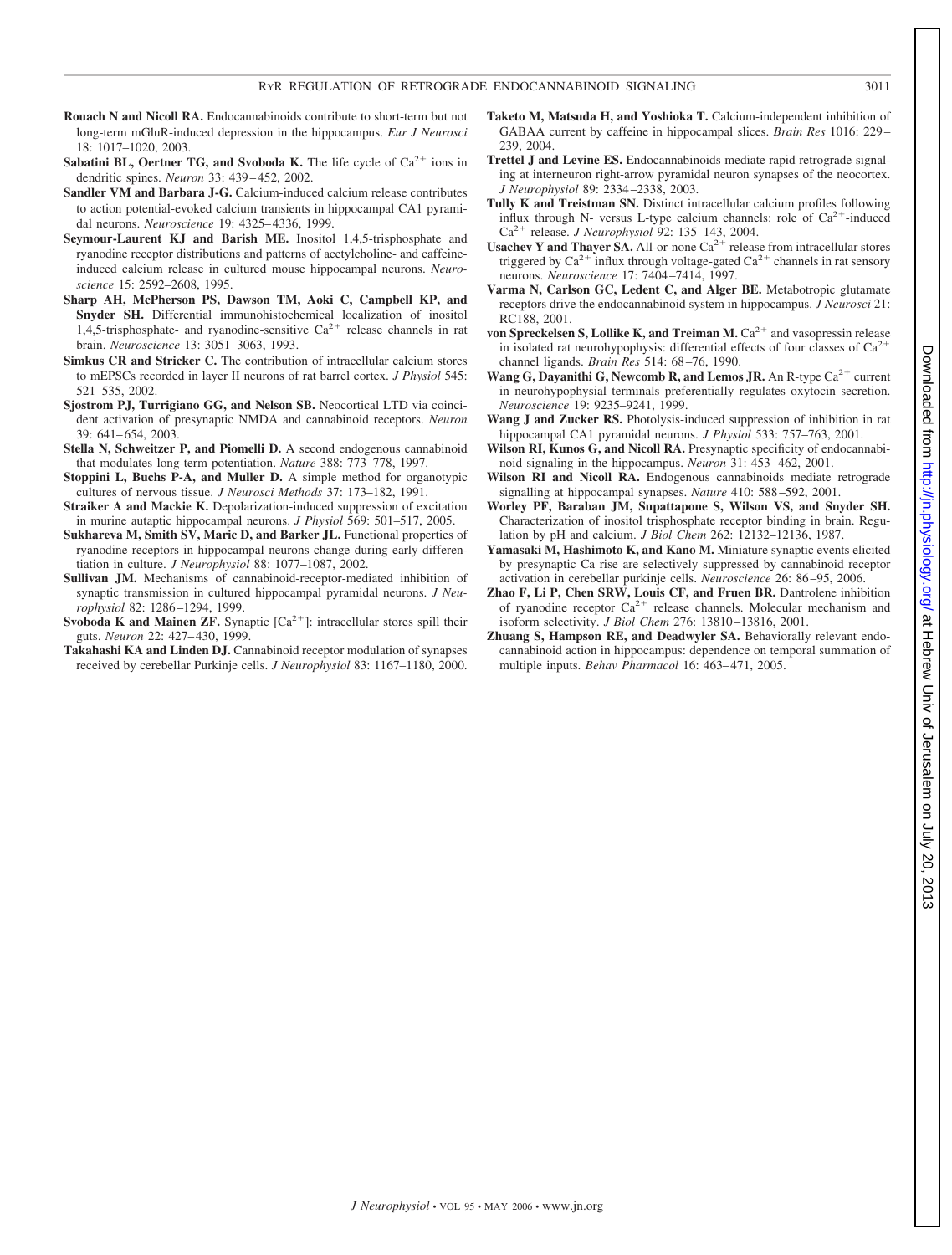# *Volume 89, April 2003*

Pages 1748–1760: Schäfer SS, Berkelmann B, and Dadfar F. "Magnitude of Oscillations in the Response of Ia Muscle Spindle Endings Under a Static  $\gamma$  Stimulation of Increasing Frequency" (http://jn.physiology.org/cgi/content/full/89/4/1748; doi:10.1152/jn.00952.2001). During production, the DOI number was misrepresented in this article. The correct DOI number is presented here: doi: 10.1152/jn.00952.2001.

# *Volume 94, July 2005*

*Pages 119 –135*: Frechette ES, Sher A, Grivich MI, Petrusca D, Litke AM, and Chichilnisky EJ. "Fidelity of the Ensemble Code for Visual Motion in Primate Retina" (doi:10.1152/jn.01175.2004; http://jn.physiology.org/cgi/content/full/94/1/119). In the METHODS (in the first paragraph of *Stimuli*), the mean light intensity was misrepresented: "intensity 9,200 (8,700; 7,100)" should read "intensity 4,300 (4,200; 2,400)."

# *Volume 95, February 2006*

*Pages 862– 881*: Larsson J, Landy MS, and Heeger DJ, "Orientation-Selective Adaptation to Firstand Second-Order Patterns in Human Visual Cortex" (doi:10.1152/jn.00668.2005; http://jn.physiology.org/cgi/content/full95/2/862). During production, the URL to direct readers to Supplemental Data was misrepresented. This has been corrected and replaced in the on-line version of the final published article (http://jn.physiology.org/cgi/content/full/00668.2005/DC1). Therefore the on-line version now deviates from the print journal with regard to this correction.

## *Volume 95, March 2006*

*Pages 1380 –1396*: Jiang W, Jiang H, and Stein BE. "Neonatal Cortical Ablation Disrupts Multisensory Development in Superior Colliculus" (doi:10.1152/jn.00880.2005; http://jn.physiology. org/cgi/content/full/95/3/1380). Important information was inadvertently omitted from the legends of Figs. 2 and 4. This information is presented here. Figure 2: lesion designations at *bottom right* ("LS Lesion" and "AES & LS Lesion") should read "rLS Lesion" and "AES & rLS lesion," respectively. All lesions are shown on the right hemisphere for illustrative purposes. Figure 4: all receptive fields are plotted on the right hemifield for illustrative purposes.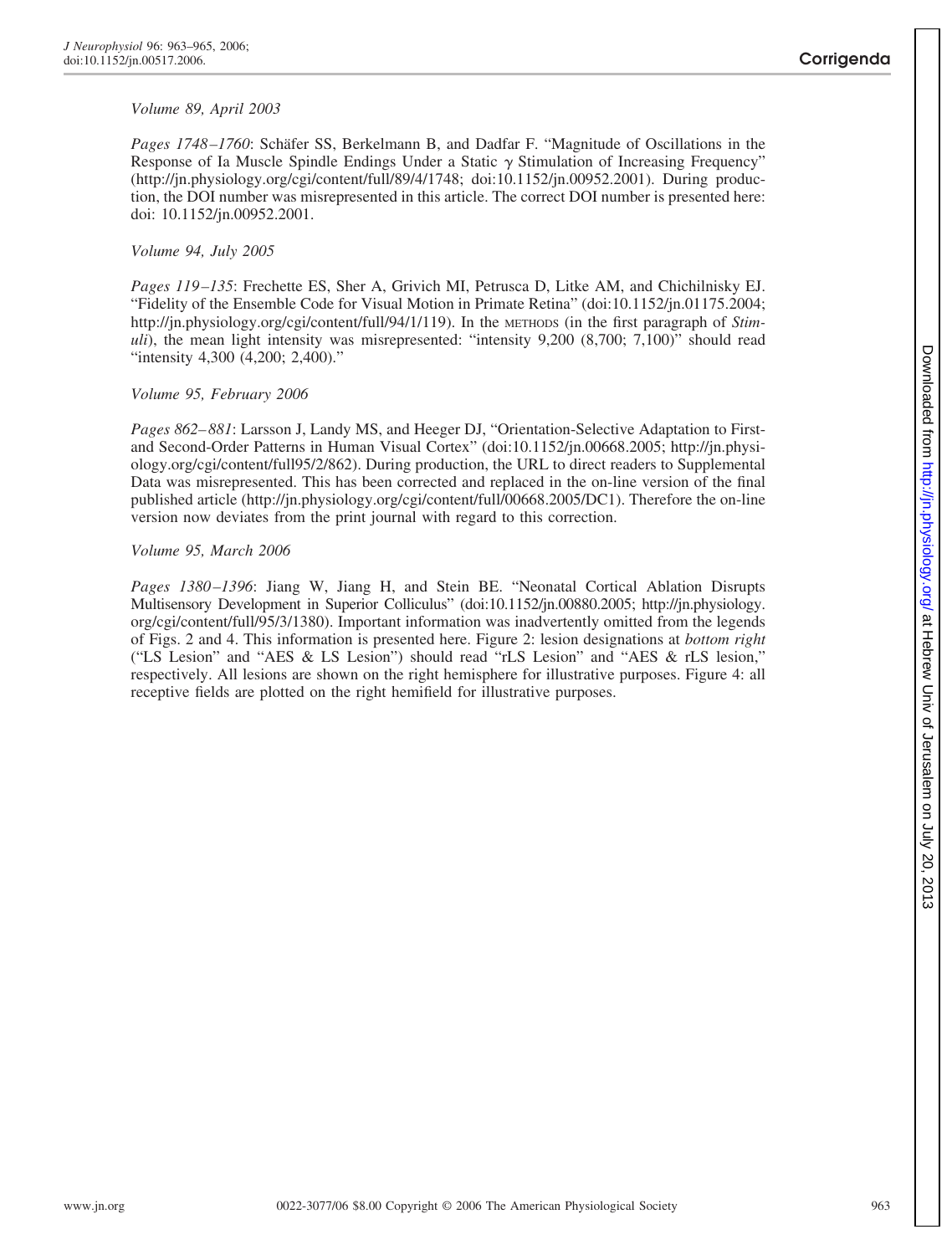964

### *Volume 95, January 2006*

*Pages 379 – 400*: Victor JD, Mechler F, Repucci MA, Purpura KP, and Sharpee T. "Responses of V1 Neurons to Two-Dimensional Hermite Functions" (doi:10.1152/jn.00498.2005;http://jn.physiology.org/cgi/content/full/95/1/379).As a result of a normalization error, the values of the filters *L* (but not *E*) plotted in Figs. 3, 5, and 6 are twice as large as they should be. Consequently, cells described as "under-rectified" (Figs. 3, *A* and *B*; 5, *A* and *B*; and 6*A*) should have been described as "half-wave rectifying," consistent with the illustrated poststimulus histograms. Correction of this error shifts values of the index *Isym* (quoted in the text and plotted on the abscissa of Fig. 11) toward 1, i.e., the "complex" end of the simple versus complex spectrum. The correct value of the index and the published value are related by

$$
I_{corrected} = (3 + 5I_{published})/(5 + 3I_{published})
$$

Correction of this error also alters the values of  $I_{c-p}$  by decreasing the weighting of contributions from the *L*-component, although these changes are slight (Fig. 9). The error does not affect the index *Ishape*, which quantifies the difference between the responses to Cartesian and polar stimuli and thus does not alter any of the conclusions of the paper. Corrected Figs. 9 and 11, with legends, are presented here.





FIG. 9. Distribution of relative responsiveness to Cartesian and polar stimuli,  $I_{c-p}$  (*Eq. 11*). Values >0 indicate larger responses to Cartesian stimuli; values  $<$ 0 indicate larger responses to polar stimuli. Significance levels are calculated by jackknife and are shown as in Fig. 7. Each panel contains calculations based on a different response measure.

FIG. 11. Relationships of indexes of overall nonlinearity  $I_{sym}(L, E)$  (*Eq. 5*) determined from Cartesian (*A*) and polar (*B*) responses to the  $F_1/F_0$  ratio used to classify cells as simple and complex. For both Cartesian and polar measurements, units with  $I_{sym}$  close to 1 tended to have small values ("complex") of the  $F_1/F_0$  ratio. *C* and *D*: distribution of these indexes across the population. Distributions for Cartesian and polar responses are similar.